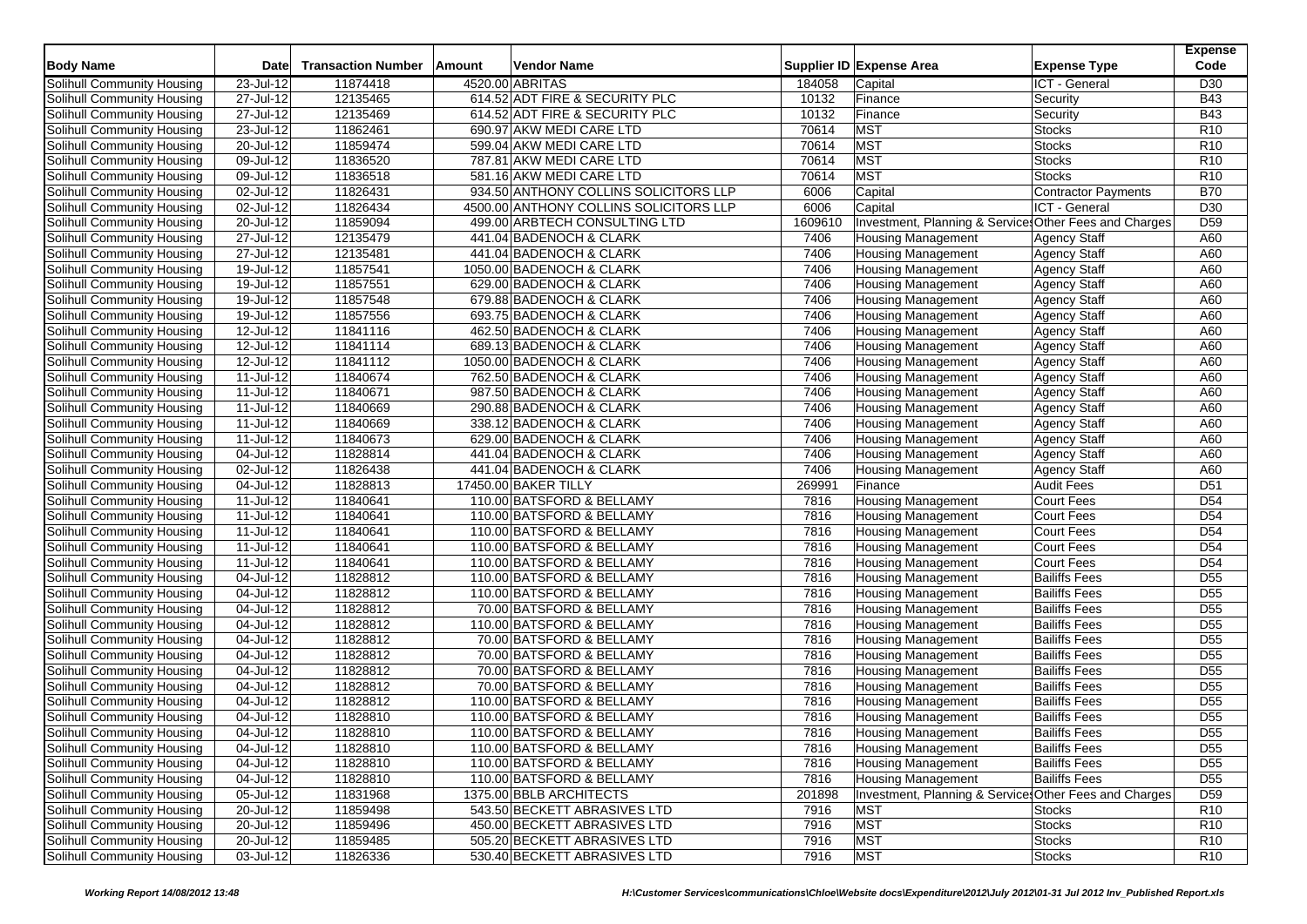| 2025.00 BERBEN INSTALLATIONS LTD<br>18-Jul-12<br>11852677<br><b>B70</b><br>20346<br>Capital<br><b>Contractor Payments</b><br><b>B70</b><br>18-Jul-12<br>11852676<br>1150.00 BERBEN INSTALLATIONS LTD<br>20346<br>Capital<br><b>Contractor Payments</b><br>11852675<br>20346<br>Capital<br><b>B70</b><br>18-Jul-12<br>2253.00 BERBEN INSTALLATIONS LTD<br><b>Contractor Payments</b><br><b>B70</b><br>02-Jul-12<br>11826443<br>1100.00 BERBEN INSTALLATIONS LTD<br>20346<br>Capital<br>Contractor Payments<br><b>B36</b><br>Solihull Community Housing<br>18-Jul-12<br>11852674<br>1020.00 BERBEN INSTALLATIONS LTD<br>20346<br>Investment, Planning & Services Planned Works - Progran<br>11852674<br><b>B36</b><br>18-Jul-12<br>2782.00 BERBEN INSTALLATIONS LTD<br>20346<br>Investment, Planning & Service Planned Works - Progran<br>Solihull Community Housing<br><b>MST</b><br><b>B31</b><br>Solihull Community Housing<br>02-Jul-12<br>11826442<br>912.50 BERBEN INSTALLATIONS LTD<br>20346<br><b>Internal Works</b><br><b>B70</b><br>02-Jul-12<br>11826444<br>4111.19 BERBEN INSTALLATIONS LTD<br>20346<br>Capital<br><b>Contractor Payments</b><br>18-Jul-12<br>11852678<br>1079.14 BPP PROFESSIONAL EDUCATION<br>93679<br><b>Customer Services</b><br>A80<br>Training<br>Solihull Community Housing<br>11-Jul-12<br>11840668<br>493.36 BRITISH GAS BUSINESS<br><b>Customer Services</b><br>Gas<br><b>B10</b><br>11498<br>11828819<br>779.65 BRITISH GAS TRADING LTD<br>9637<br><b>B11</b><br>Solihull Community Housing<br>04-Jul-12<br><b>Housing Management</b><br>Electricity<br>11828819<br><b>B11</b><br>Solihull Community Housing<br>04-Jul-12<br>108.00 BRITISH GAS TRADING LTD<br>9637<br><b>Housing Management</b><br>Electricity<br>11859520<br>R <sub>10</sub><br>Solihull Community Housing<br>20-Jul-12<br>692.39 BUILDBASE<br>56468<br><b>MST</b><br>Stocks<br><b>MST</b><br>Solihull Community Housing<br>20-Jul-12<br>11859519<br>1423.44 BUILDBASE<br>56468<br>R <sub>10</sub><br><b>Stocks</b><br>27-Jul-12<br>12134630<br>485.00 BURROWS HOME COMFORTS LTD<br>273054<br>Capital<br><b>Contractor Payments</b><br><b>B70</b><br>Solihull Community Housing<br>D30<br>Solihull Community Housing<br>02-Jul-12<br>11826445<br>1967.00 BYTES TECHNOLOGY GROUP<br>149549<br>Capital<br>ICT - General<br>Solihull Community Housing<br>30-Jul-12<br>12140551<br>850.00 BYTES TECHNOLOGY GROUP<br>149549<br>Capital<br>IT Services and consultar<br>D38<br>30-Jul-12<br>12140554<br>2065.90 C & C FLOORING<br>D <sub>11</sub><br>Solihull Community Housing<br>164498<br><b>Housing Management</b><br>Furniture<br>99513<br><b>ICT Software</b><br>D31<br>Solihull Community Housing<br>30-Jul-12<br>12140552<br>8820.00 CAPITA BUSINESS SERVICES LTD.<br><b>Customer Services</b><br>11-Jul-12<br>11840678<br>1717.57 CARETECH (UK) LTD<br>1610610<br>Investment, Planning & Services Adaptations<br><b>B83</b><br>Solihull Community Housing<br><b>B83</b><br>11-Jul-12<br>11840677<br>859.26 CARETECH (UK) LTD<br>1610610<br>Investment, Planning & Services Adaptations<br>Solihull Community Housing<br><b>B83</b><br>12-Jul-12<br>11841117<br>1610610<br>Investment, Planning & Services Adaptations<br>Solihull Community Housing<br>1328.54 CARETECH (UK) LTD<br><b>B83</b><br>Solihull Community Housing<br>11-Jul-12<br>11840653<br>94.19 CARETECH (UK) LTD<br>1610610<br>Investment, Planning & Service: Adaptations<br><b>B83</b><br>Solihull Community Housing<br>11-Jul-12<br>11840653<br>470.96 CARETECH (UK) LTD<br>1610610<br>Investment, Planning & Service: Adaptations<br><b>B83</b><br>Solihull Community Housing<br>11-Jul-12<br>11840652<br>789.60 CARETECH (UK) LTD<br>1610610<br>Investment, Planning & Services Adaptations<br>1696615<br><b>MST</b><br><b>B31</b><br>Solihull Community Housing<br>09-Jul-12<br>11836672<br>299.92 CENTRAL HOUSING INVESTMENT CONSORT<br><b>Internal Works</b><br>1696615<br>MST<br><b>B31</b><br>Solihull Community Housing<br>09-Jul-12<br>11836672<br>699.83 CENTRAL HOUSING INVESTMENT CONSORT<br><b>Internal Works</b><br><b>MST</b><br>D <sub>59</sub><br>Solihull Community Housing<br>$\overline{30}$ -Jul-12<br>12140743<br>750.00 CHELMSLEY & DISTRICT CONSERVATIVE CL<br>63897<br>Other Fees and Charges<br>03-Jul-12<br>11826106<br>660.00 CITY ELECTRICAL FACTORS LTD<br>9948<br>Investment, Planning & Services Utility Related Works<br><b>B34</b><br>Solihull Community Housing<br>11852684<br>121213<br><b>B70</b><br>Solihull Community Housing<br>18-Jul-12<br>2675.00 CLEARWATER TECHNOLOGY LTD<br>Capital<br>Contractor Payments<br>1793614<br>Investment, Planning & Services Utility Related Works<br><b>B34</b><br>Solihull Community Housing<br>09-Jul-12<br>11836676<br>2100.25 DAS TECHNOLOGY LTD<br>11836675<br>1793614<br>Investment, Planning & Services Utility Related Works<br><b>B34</b><br>Solihull Community Housing<br>09-Jul-12<br>2100.25 DAS TECHNOLOGY LTD<br>11836674<br>1793614<br><b>B34</b><br>Solihull Community Housing<br>09-Jul-12<br>2100.25 DAS TECHNOLOGY LTD<br>Investment, Planning & Services Utility Related Works<br>R <sub>10</sub><br>$\overline{20}$ -Jul-12<br>11859522<br>588.00 DIRECT ROOFING SUPPLIES LTD<br>11346<br><b>MST</b><br>Solihull Community Housing<br>Stocks<br><b>MST</b><br>Solihull Community Housing<br>09-Jul-12<br>11836680<br>958.00 DMW ENVIRONMENTAL<br>281856<br>Internal Works<br><b>B31</b><br>11859526<br><b>MST</b><br>R10<br>Solihull Community Housing<br>20-Jul-12<br>1135.00 DOORFIT PRODUCTS LTD<br>5228<br><b>Stocks</b><br>Solihull Community Housing<br>11840655<br>955.10 DR GAIL YOUNG<br>221701<br><b>Housing Management</b><br><b>Tenant Medicals</b><br>D63<br>11-Jul-12<br>11840656<br>573.06 DR GAIL YOUNG<br>221701<br><b>Housing Management</b><br>D63<br>Solihull Community Housing<br>11-Jul-12<br><b>Tenant Medicals</b><br>03-Jul-12<br>11827913<br>1283.59 DULUX DECORATOR CENTRES<br>69460<br><b>MST</b><br><b>Internal Works</b><br><b>B31</b><br>Solihull Community Housing<br><b>MST</b><br>11827913<br>69460<br>Internal Works<br><b>B31</b><br>Solihull Community Housing<br>03-Jul-12<br>698.16 DULUX DECORATOR CENTRES<br>12-Jul-12<br>11840191<br>446.93 ECLIPSE ACCESS SOLUTIONS LTD<br>141696<br><b>B70</b><br>Solihull Community Housing<br>Capital<br><b>Contractor Payments</b><br>11829203<br>D <sub>19</sub><br>Solihull Community Housing<br>04-Jul-12<br>2385.00 ECO OPERATIONS LTD<br>2261686<br>Purchase of Equipment/N<br><b>Housing Management</b><br><b>B11</b><br>Solihull Community Housing<br>$11$ -Jul-12<br>11840667<br>1986.95 EDF ENERGY 1 LTD<br>135472<br>Housing Management<br>Electricity<br><b>Housing Management</b><br>Solihull Community Housing<br>30-Jul-12<br>12140557<br>3664.00 ELDERCARE<br>Other Supplies And Servi<br>D90<br>78964<br>Solihull Community Housing<br>03-Jul-12<br>11826110<br>3640.52 ELDERCARE<br>78964<br><b>Housing Management</b><br>Other Supplies And Servi<br>D90<br>Solihull Community Housing<br><b>Housing Management</b><br>Other Supplies And Servi<br>03-Jul-12<br>11826109<br>3786.13 ELDERCARE<br>78964<br>D90<br>11874421<br>E20<br>Solihull Community Housing<br>23-Jul-12<br>6563.51 ENTERPRISE MANAGED SERVICES LTD<br>206418<br><b>MST</b><br><b>Waste Disposal</b><br><b>MST</b><br><b>Waste Disposal</b><br>E20<br>Solihull Community Housing<br>02-Jul-12<br>11826448<br>206418<br>7017.70 ENTERPRISE MANAGED SERVICES LTD<br>Solihull Community Housing<br>11-Jul-12<br>42737.15 EXPRESS LIFT ALLIANCE<br><b>Contractor Payments</b><br><b>B70</b><br>11840691<br>281698<br>Capital<br>Solihull Community Housing<br>$11$ -Jul-12<br>11840684<br>27850.55 EXPRESS LIFT ALLIANCE<br>281698<br>Capital<br><b>B70</b><br>Contractor Payments<br>2274.10 FAMILY CARE TRUST (SOLIHULL) | <b>Body Name</b>           | Date      | <b>Transaction Number</b> | Amount | <b>Vendor Name</b> |      | Supplier ID Expense Area  | <b>Expense Type</b>        | <b>Expense</b><br>Code |
|--------------------------------------------------------------------------------------------------------------------------------------------------------------------------------------------------------------------------------------------------------------------------------------------------------------------------------------------------------------------------------------------------------------------------------------------------------------------------------------------------------------------------------------------------------------------------------------------------------------------------------------------------------------------------------------------------------------------------------------------------------------------------------------------------------------------------------------------------------------------------------------------------------------------------------------------------------------------------------------------------------------------------------------------------------------------------------------------------------------------------------------------------------------------------------------------------------------------------------------------------------------------------------------------------------------------------------------------------------------------------------------------------------------------------------------------------------------------------------------------------------------------------------------------------------------------------------------------------------------------------------------------------------------------------------------------------------------------------------------------------------------------------------------------------------------------------------------------------------------------------------------------------------------------------------------------------------------------------------------------------------------------------------------------------------------------------------------------------------------------------------------------------------------------------------------------------------------------------------------------------------------------------------------------------------------------------------------------------------------------------------------------------------------------------------------------------------------------------------------------------------------------------------------------------------------------------------------------------------------------------------------------------------------------------------------------------------------------------------------------------------------------------------------------------------------------------------------------------------------------------------------------------------------------------------------------------------------------------------------------------------------------------------------------------------------------------------------------------------------------------------------------------------------------------------------------------------------------------------------------------------------------------------------------------------------------------------------------------------------------------------------------------------------------------------------------------------------------------------------------------------------------------------------------------------------------------------------------------------------------------------------------------------------------------------------------------------------------------------------------------------------------------------------------------------------------------------------------------------------------------------------------------------------------------------------------------------------------------------------------------------------------------------------------------------------------------------------------------------------------------------------------------------------------------------------------------------------------------------------------------------------------------------------------------------------------------------------------------------------------------------------------------------------------------------------------------------------------------------------------------------------------------------------------------------------------------------------------------------------------------------------------------------------------------------------------------------------------------------------------------------------------------------------------------------------------------------------------------------------------------------------------------------------------------------------------------------------------------------------------------------------------------------------------------------------------------------------------------------------------------------------------------------------------------------------------------------------------------------------------------------------------------------------------------------------------------------------------------------------------------------------------------------------------------------------------------------------------------------------------------------------------------------------------------------------------------------------------------------------------------------------------------------------------------------------------------------------------------------------------------------------------------------------------------------------------------------------------------------------------------------------------------------------------------------------------------------------------------------------------------------------------------------------------------------------------------------------------------------------------------------------------------------------------------------------------------------------------------------------------------------------------------------------------------------------------------------------------------------------------------------------------------------------------------------------------------------------------------------------------------------------------------------------------------------------------------------------------------------------------------------------------------------------------------------------------------------------------------------------------------------------------------------------------------------------------------------------------------------------------------------------------------------------------------------------------------------------------------------------------------------------------------------------------------------------------------------------------------------------------------------------------------------------------------------------------------------------------------------------------------------------------------------------------------------------------------------------------------------------------------------------------------------------------------------------------------------------------------------------------------------------------------------------------------------------------------------------------------------------------------------------------------------------------------------------------------------------------------------------------------------------------------------------------------------------------------------------------------------------------------|----------------------------|-----------|---------------------------|--------|--------------------|------|---------------------------|----------------------------|------------------------|
|                                                                                                                                                                                                                                                                                                                                                                                                                                                                                                                                                                                                                                                                                                                                                                                                                                                                                                                                                                                                                                                                                                                                                                                                                                                                                                                                                                                                                                                                                                                                                                                                                                                                                                                                                                                                                                                                                                                                                                                                                                                                                                                                                                                                                                                                                                                                                                                                                                                                                                                                                                                                                                                                                                                                                                                                                                                                                                                                                                                                                                                                                                                                                                                                                                                                                                                                                                                                                                                                                                                                                                                                                                                                                                                                                                                                                                                                                                                                                                                                                                                                                                                                                                                                                                                                                                                                                                                                                                                                                                                                                                                                                                                                                                                                                                                                                                                                                                                                                                                                                                                                                                                                                                                                                                                                                                                                                                                                                                                                                                                                                                                                                                                                                                                                                                                                                                                                                                                                                                                                                                                                                                                                                                                                                                                                                                                                                                                                                                                                                                                                                                                                                                                                                                                                                                                                                                                                                                                                                                                                                                                                                                                                                                                                                                                                                                                                                                                                                                                                                                                                                                                                                                                                                                                                                                                                                                                                          | Solihull Community Housing |           |                           |        |                    |      |                           |                            |                        |
|                                                                                                                                                                                                                                                                                                                                                                                                                                                                                                                                                                                                                                                                                                                                                                                                                                                                                                                                                                                                                                                                                                                                                                                                                                                                                                                                                                                                                                                                                                                                                                                                                                                                                                                                                                                                                                                                                                                                                                                                                                                                                                                                                                                                                                                                                                                                                                                                                                                                                                                                                                                                                                                                                                                                                                                                                                                                                                                                                                                                                                                                                                                                                                                                                                                                                                                                                                                                                                                                                                                                                                                                                                                                                                                                                                                                                                                                                                                                                                                                                                                                                                                                                                                                                                                                                                                                                                                                                                                                                                                                                                                                                                                                                                                                                                                                                                                                                                                                                                                                                                                                                                                                                                                                                                                                                                                                                                                                                                                                                                                                                                                                                                                                                                                                                                                                                                                                                                                                                                                                                                                                                                                                                                                                                                                                                                                                                                                                                                                                                                                                                                                                                                                                                                                                                                                                                                                                                                                                                                                                                                                                                                                                                                                                                                                                                                                                                                                                                                                                                                                                                                                                                                                                                                                                                                                                                                                                          | Solihull Community Housing |           |                           |        |                    |      |                           |                            |                        |
|                                                                                                                                                                                                                                                                                                                                                                                                                                                                                                                                                                                                                                                                                                                                                                                                                                                                                                                                                                                                                                                                                                                                                                                                                                                                                                                                                                                                                                                                                                                                                                                                                                                                                                                                                                                                                                                                                                                                                                                                                                                                                                                                                                                                                                                                                                                                                                                                                                                                                                                                                                                                                                                                                                                                                                                                                                                                                                                                                                                                                                                                                                                                                                                                                                                                                                                                                                                                                                                                                                                                                                                                                                                                                                                                                                                                                                                                                                                                                                                                                                                                                                                                                                                                                                                                                                                                                                                                                                                                                                                                                                                                                                                                                                                                                                                                                                                                                                                                                                                                                                                                                                                                                                                                                                                                                                                                                                                                                                                                                                                                                                                                                                                                                                                                                                                                                                                                                                                                                                                                                                                                                                                                                                                                                                                                                                                                                                                                                                                                                                                                                                                                                                                                                                                                                                                                                                                                                                                                                                                                                                                                                                                                                                                                                                                                                                                                                                                                                                                                                                                                                                                                                                                                                                                                                                                                                                                                          | Solihull Community Housing |           |                           |        |                    |      |                           |                            |                        |
|                                                                                                                                                                                                                                                                                                                                                                                                                                                                                                                                                                                                                                                                                                                                                                                                                                                                                                                                                                                                                                                                                                                                                                                                                                                                                                                                                                                                                                                                                                                                                                                                                                                                                                                                                                                                                                                                                                                                                                                                                                                                                                                                                                                                                                                                                                                                                                                                                                                                                                                                                                                                                                                                                                                                                                                                                                                                                                                                                                                                                                                                                                                                                                                                                                                                                                                                                                                                                                                                                                                                                                                                                                                                                                                                                                                                                                                                                                                                                                                                                                                                                                                                                                                                                                                                                                                                                                                                                                                                                                                                                                                                                                                                                                                                                                                                                                                                                                                                                                                                                                                                                                                                                                                                                                                                                                                                                                                                                                                                                                                                                                                                                                                                                                                                                                                                                                                                                                                                                                                                                                                                                                                                                                                                                                                                                                                                                                                                                                                                                                                                                                                                                                                                                                                                                                                                                                                                                                                                                                                                                                                                                                                                                                                                                                                                                                                                                                                                                                                                                                                                                                                                                                                                                                                                                                                                                                                                          | Solihull Community Housing |           |                           |        |                    |      |                           |                            |                        |
|                                                                                                                                                                                                                                                                                                                                                                                                                                                                                                                                                                                                                                                                                                                                                                                                                                                                                                                                                                                                                                                                                                                                                                                                                                                                                                                                                                                                                                                                                                                                                                                                                                                                                                                                                                                                                                                                                                                                                                                                                                                                                                                                                                                                                                                                                                                                                                                                                                                                                                                                                                                                                                                                                                                                                                                                                                                                                                                                                                                                                                                                                                                                                                                                                                                                                                                                                                                                                                                                                                                                                                                                                                                                                                                                                                                                                                                                                                                                                                                                                                                                                                                                                                                                                                                                                                                                                                                                                                                                                                                                                                                                                                                                                                                                                                                                                                                                                                                                                                                                                                                                                                                                                                                                                                                                                                                                                                                                                                                                                                                                                                                                                                                                                                                                                                                                                                                                                                                                                                                                                                                                                                                                                                                                                                                                                                                                                                                                                                                                                                                                                                                                                                                                                                                                                                                                                                                                                                                                                                                                                                                                                                                                                                                                                                                                                                                                                                                                                                                                                                                                                                                                                                                                                                                                                                                                                                                                          |                            |           |                           |        |                    |      |                           |                            |                        |
|                                                                                                                                                                                                                                                                                                                                                                                                                                                                                                                                                                                                                                                                                                                                                                                                                                                                                                                                                                                                                                                                                                                                                                                                                                                                                                                                                                                                                                                                                                                                                                                                                                                                                                                                                                                                                                                                                                                                                                                                                                                                                                                                                                                                                                                                                                                                                                                                                                                                                                                                                                                                                                                                                                                                                                                                                                                                                                                                                                                                                                                                                                                                                                                                                                                                                                                                                                                                                                                                                                                                                                                                                                                                                                                                                                                                                                                                                                                                                                                                                                                                                                                                                                                                                                                                                                                                                                                                                                                                                                                                                                                                                                                                                                                                                                                                                                                                                                                                                                                                                                                                                                                                                                                                                                                                                                                                                                                                                                                                                                                                                                                                                                                                                                                                                                                                                                                                                                                                                                                                                                                                                                                                                                                                                                                                                                                                                                                                                                                                                                                                                                                                                                                                                                                                                                                                                                                                                                                                                                                                                                                                                                                                                                                                                                                                                                                                                                                                                                                                                                                                                                                                                                                                                                                                                                                                                                                                          |                            |           |                           |        |                    |      |                           |                            |                        |
|                                                                                                                                                                                                                                                                                                                                                                                                                                                                                                                                                                                                                                                                                                                                                                                                                                                                                                                                                                                                                                                                                                                                                                                                                                                                                                                                                                                                                                                                                                                                                                                                                                                                                                                                                                                                                                                                                                                                                                                                                                                                                                                                                                                                                                                                                                                                                                                                                                                                                                                                                                                                                                                                                                                                                                                                                                                                                                                                                                                                                                                                                                                                                                                                                                                                                                                                                                                                                                                                                                                                                                                                                                                                                                                                                                                                                                                                                                                                                                                                                                                                                                                                                                                                                                                                                                                                                                                                                                                                                                                                                                                                                                                                                                                                                                                                                                                                                                                                                                                                                                                                                                                                                                                                                                                                                                                                                                                                                                                                                                                                                                                                                                                                                                                                                                                                                                                                                                                                                                                                                                                                                                                                                                                                                                                                                                                                                                                                                                                                                                                                                                                                                                                                                                                                                                                                                                                                                                                                                                                                                                                                                                                                                                                                                                                                                                                                                                                                                                                                                                                                                                                                                                                                                                                                                                                                                                                                          |                            |           |                           |        |                    |      |                           |                            |                        |
|                                                                                                                                                                                                                                                                                                                                                                                                                                                                                                                                                                                                                                                                                                                                                                                                                                                                                                                                                                                                                                                                                                                                                                                                                                                                                                                                                                                                                                                                                                                                                                                                                                                                                                                                                                                                                                                                                                                                                                                                                                                                                                                                                                                                                                                                                                                                                                                                                                                                                                                                                                                                                                                                                                                                                                                                                                                                                                                                                                                                                                                                                                                                                                                                                                                                                                                                                                                                                                                                                                                                                                                                                                                                                                                                                                                                                                                                                                                                                                                                                                                                                                                                                                                                                                                                                                                                                                                                                                                                                                                                                                                                                                                                                                                                                                                                                                                                                                                                                                                                                                                                                                                                                                                                                                                                                                                                                                                                                                                                                                                                                                                                                                                                                                                                                                                                                                                                                                                                                                                                                                                                                                                                                                                                                                                                                                                                                                                                                                                                                                                                                                                                                                                                                                                                                                                                                                                                                                                                                                                                                                                                                                                                                                                                                                                                                                                                                                                                                                                                                                                                                                                                                                                                                                                                                                                                                                                                          | Solihull Community Housing |           |                           |        |                    |      |                           |                            |                        |
|                                                                                                                                                                                                                                                                                                                                                                                                                                                                                                                                                                                                                                                                                                                                                                                                                                                                                                                                                                                                                                                                                                                                                                                                                                                                                                                                                                                                                                                                                                                                                                                                                                                                                                                                                                                                                                                                                                                                                                                                                                                                                                                                                                                                                                                                                                                                                                                                                                                                                                                                                                                                                                                                                                                                                                                                                                                                                                                                                                                                                                                                                                                                                                                                                                                                                                                                                                                                                                                                                                                                                                                                                                                                                                                                                                                                                                                                                                                                                                                                                                                                                                                                                                                                                                                                                                                                                                                                                                                                                                                                                                                                                                                                                                                                                                                                                                                                                                                                                                                                                                                                                                                                                                                                                                                                                                                                                                                                                                                                                                                                                                                                                                                                                                                                                                                                                                                                                                                                                                                                                                                                                                                                                                                                                                                                                                                                                                                                                                                                                                                                                                                                                                                                                                                                                                                                                                                                                                                                                                                                                                                                                                                                                                                                                                                                                                                                                                                                                                                                                                                                                                                                                                                                                                                                                                                                                                                                          | Solihull Community Housing |           |                           |        |                    |      |                           |                            |                        |
|                                                                                                                                                                                                                                                                                                                                                                                                                                                                                                                                                                                                                                                                                                                                                                                                                                                                                                                                                                                                                                                                                                                                                                                                                                                                                                                                                                                                                                                                                                                                                                                                                                                                                                                                                                                                                                                                                                                                                                                                                                                                                                                                                                                                                                                                                                                                                                                                                                                                                                                                                                                                                                                                                                                                                                                                                                                                                                                                                                                                                                                                                                                                                                                                                                                                                                                                                                                                                                                                                                                                                                                                                                                                                                                                                                                                                                                                                                                                                                                                                                                                                                                                                                                                                                                                                                                                                                                                                                                                                                                                                                                                                                                                                                                                                                                                                                                                                                                                                                                                                                                                                                                                                                                                                                                                                                                                                                                                                                                                                                                                                                                                                                                                                                                                                                                                                                                                                                                                                                                                                                                                                                                                                                                                                                                                                                                                                                                                                                                                                                                                                                                                                                                                                                                                                                                                                                                                                                                                                                                                                                                                                                                                                                                                                                                                                                                                                                                                                                                                                                                                                                                                                                                                                                                                                                                                                                                                          |                            |           |                           |        |                    |      |                           |                            |                        |
|                                                                                                                                                                                                                                                                                                                                                                                                                                                                                                                                                                                                                                                                                                                                                                                                                                                                                                                                                                                                                                                                                                                                                                                                                                                                                                                                                                                                                                                                                                                                                                                                                                                                                                                                                                                                                                                                                                                                                                                                                                                                                                                                                                                                                                                                                                                                                                                                                                                                                                                                                                                                                                                                                                                                                                                                                                                                                                                                                                                                                                                                                                                                                                                                                                                                                                                                                                                                                                                                                                                                                                                                                                                                                                                                                                                                                                                                                                                                                                                                                                                                                                                                                                                                                                                                                                                                                                                                                                                                                                                                                                                                                                                                                                                                                                                                                                                                                                                                                                                                                                                                                                                                                                                                                                                                                                                                                                                                                                                                                                                                                                                                                                                                                                                                                                                                                                                                                                                                                                                                                                                                                                                                                                                                                                                                                                                                                                                                                                                                                                                                                                                                                                                                                                                                                                                                                                                                                                                                                                                                                                                                                                                                                                                                                                                                                                                                                                                                                                                                                                                                                                                                                                                                                                                                                                                                                                                                          |                            |           |                           |        |                    |      |                           |                            |                        |
|                                                                                                                                                                                                                                                                                                                                                                                                                                                                                                                                                                                                                                                                                                                                                                                                                                                                                                                                                                                                                                                                                                                                                                                                                                                                                                                                                                                                                                                                                                                                                                                                                                                                                                                                                                                                                                                                                                                                                                                                                                                                                                                                                                                                                                                                                                                                                                                                                                                                                                                                                                                                                                                                                                                                                                                                                                                                                                                                                                                                                                                                                                                                                                                                                                                                                                                                                                                                                                                                                                                                                                                                                                                                                                                                                                                                                                                                                                                                                                                                                                                                                                                                                                                                                                                                                                                                                                                                                                                                                                                                                                                                                                                                                                                                                                                                                                                                                                                                                                                                                                                                                                                                                                                                                                                                                                                                                                                                                                                                                                                                                                                                                                                                                                                                                                                                                                                                                                                                                                                                                                                                                                                                                                                                                                                                                                                                                                                                                                                                                                                                                                                                                                                                                                                                                                                                                                                                                                                                                                                                                                                                                                                                                                                                                                                                                                                                                                                                                                                                                                                                                                                                                                                                                                                                                                                                                                                                          |                            |           |                           |        |                    |      |                           |                            |                        |
|                                                                                                                                                                                                                                                                                                                                                                                                                                                                                                                                                                                                                                                                                                                                                                                                                                                                                                                                                                                                                                                                                                                                                                                                                                                                                                                                                                                                                                                                                                                                                                                                                                                                                                                                                                                                                                                                                                                                                                                                                                                                                                                                                                                                                                                                                                                                                                                                                                                                                                                                                                                                                                                                                                                                                                                                                                                                                                                                                                                                                                                                                                                                                                                                                                                                                                                                                                                                                                                                                                                                                                                                                                                                                                                                                                                                                                                                                                                                                                                                                                                                                                                                                                                                                                                                                                                                                                                                                                                                                                                                                                                                                                                                                                                                                                                                                                                                                                                                                                                                                                                                                                                                                                                                                                                                                                                                                                                                                                                                                                                                                                                                                                                                                                                                                                                                                                                                                                                                                                                                                                                                                                                                                                                                                                                                                                                                                                                                                                                                                                                                                                                                                                                                                                                                                                                                                                                                                                                                                                                                                                                                                                                                                                                                                                                                                                                                                                                                                                                                                                                                                                                                                                                                                                                                                                                                                                                                          |                            |           |                           |        |                    |      |                           |                            |                        |
|                                                                                                                                                                                                                                                                                                                                                                                                                                                                                                                                                                                                                                                                                                                                                                                                                                                                                                                                                                                                                                                                                                                                                                                                                                                                                                                                                                                                                                                                                                                                                                                                                                                                                                                                                                                                                                                                                                                                                                                                                                                                                                                                                                                                                                                                                                                                                                                                                                                                                                                                                                                                                                                                                                                                                                                                                                                                                                                                                                                                                                                                                                                                                                                                                                                                                                                                                                                                                                                                                                                                                                                                                                                                                                                                                                                                                                                                                                                                                                                                                                                                                                                                                                                                                                                                                                                                                                                                                                                                                                                                                                                                                                                                                                                                                                                                                                                                                                                                                                                                                                                                                                                                                                                                                                                                                                                                                                                                                                                                                                                                                                                                                                                                                                                                                                                                                                                                                                                                                                                                                                                                                                                                                                                                                                                                                                                                                                                                                                                                                                                                                                                                                                                                                                                                                                                                                                                                                                                                                                                                                                                                                                                                                                                                                                                                                                                                                                                                                                                                                                                                                                                                                                                                                                                                                                                                                                                                          |                            |           |                           |        |                    |      |                           |                            |                        |
|                                                                                                                                                                                                                                                                                                                                                                                                                                                                                                                                                                                                                                                                                                                                                                                                                                                                                                                                                                                                                                                                                                                                                                                                                                                                                                                                                                                                                                                                                                                                                                                                                                                                                                                                                                                                                                                                                                                                                                                                                                                                                                                                                                                                                                                                                                                                                                                                                                                                                                                                                                                                                                                                                                                                                                                                                                                                                                                                                                                                                                                                                                                                                                                                                                                                                                                                                                                                                                                                                                                                                                                                                                                                                                                                                                                                                                                                                                                                                                                                                                                                                                                                                                                                                                                                                                                                                                                                                                                                                                                                                                                                                                                                                                                                                                                                                                                                                                                                                                                                                                                                                                                                                                                                                                                                                                                                                                                                                                                                                                                                                                                                                                                                                                                                                                                                                                                                                                                                                                                                                                                                                                                                                                                                                                                                                                                                                                                                                                                                                                                                                                                                                                                                                                                                                                                                                                                                                                                                                                                                                                                                                                                                                                                                                                                                                                                                                                                                                                                                                                                                                                                                                                                                                                                                                                                                                                                                          |                            |           |                           |        |                    |      |                           |                            |                        |
|                                                                                                                                                                                                                                                                                                                                                                                                                                                                                                                                                                                                                                                                                                                                                                                                                                                                                                                                                                                                                                                                                                                                                                                                                                                                                                                                                                                                                                                                                                                                                                                                                                                                                                                                                                                                                                                                                                                                                                                                                                                                                                                                                                                                                                                                                                                                                                                                                                                                                                                                                                                                                                                                                                                                                                                                                                                                                                                                                                                                                                                                                                                                                                                                                                                                                                                                                                                                                                                                                                                                                                                                                                                                                                                                                                                                                                                                                                                                                                                                                                                                                                                                                                                                                                                                                                                                                                                                                                                                                                                                                                                                                                                                                                                                                                                                                                                                                                                                                                                                                                                                                                                                                                                                                                                                                                                                                                                                                                                                                                                                                                                                                                                                                                                                                                                                                                                                                                                                                                                                                                                                                                                                                                                                                                                                                                                                                                                                                                                                                                                                                                                                                                                                                                                                                                                                                                                                                                                                                                                                                                                                                                                                                                                                                                                                                                                                                                                                                                                                                                                                                                                                                                                                                                                                                                                                                                                                          |                            |           |                           |        |                    |      |                           |                            |                        |
|                                                                                                                                                                                                                                                                                                                                                                                                                                                                                                                                                                                                                                                                                                                                                                                                                                                                                                                                                                                                                                                                                                                                                                                                                                                                                                                                                                                                                                                                                                                                                                                                                                                                                                                                                                                                                                                                                                                                                                                                                                                                                                                                                                                                                                                                                                                                                                                                                                                                                                                                                                                                                                                                                                                                                                                                                                                                                                                                                                                                                                                                                                                                                                                                                                                                                                                                                                                                                                                                                                                                                                                                                                                                                                                                                                                                                                                                                                                                                                                                                                                                                                                                                                                                                                                                                                                                                                                                                                                                                                                                                                                                                                                                                                                                                                                                                                                                                                                                                                                                                                                                                                                                                                                                                                                                                                                                                                                                                                                                                                                                                                                                                                                                                                                                                                                                                                                                                                                                                                                                                                                                                                                                                                                                                                                                                                                                                                                                                                                                                                                                                                                                                                                                                                                                                                                                                                                                                                                                                                                                                                                                                                                                                                                                                                                                                                                                                                                                                                                                                                                                                                                                                                                                                                                                                                                                                                                                          |                            |           |                           |        |                    |      |                           |                            |                        |
|                                                                                                                                                                                                                                                                                                                                                                                                                                                                                                                                                                                                                                                                                                                                                                                                                                                                                                                                                                                                                                                                                                                                                                                                                                                                                                                                                                                                                                                                                                                                                                                                                                                                                                                                                                                                                                                                                                                                                                                                                                                                                                                                                                                                                                                                                                                                                                                                                                                                                                                                                                                                                                                                                                                                                                                                                                                                                                                                                                                                                                                                                                                                                                                                                                                                                                                                                                                                                                                                                                                                                                                                                                                                                                                                                                                                                                                                                                                                                                                                                                                                                                                                                                                                                                                                                                                                                                                                                                                                                                                                                                                                                                                                                                                                                                                                                                                                                                                                                                                                                                                                                                                                                                                                                                                                                                                                                                                                                                                                                                                                                                                                                                                                                                                                                                                                                                                                                                                                                                                                                                                                                                                                                                                                                                                                                                                                                                                                                                                                                                                                                                                                                                                                                                                                                                                                                                                                                                                                                                                                                                                                                                                                                                                                                                                                                                                                                                                                                                                                                                                                                                                                                                                                                                                                                                                                                                                                          |                            |           |                           |        |                    |      |                           |                            |                        |
|                                                                                                                                                                                                                                                                                                                                                                                                                                                                                                                                                                                                                                                                                                                                                                                                                                                                                                                                                                                                                                                                                                                                                                                                                                                                                                                                                                                                                                                                                                                                                                                                                                                                                                                                                                                                                                                                                                                                                                                                                                                                                                                                                                                                                                                                                                                                                                                                                                                                                                                                                                                                                                                                                                                                                                                                                                                                                                                                                                                                                                                                                                                                                                                                                                                                                                                                                                                                                                                                                                                                                                                                                                                                                                                                                                                                                                                                                                                                                                                                                                                                                                                                                                                                                                                                                                                                                                                                                                                                                                                                                                                                                                                                                                                                                                                                                                                                                                                                                                                                                                                                                                                                                                                                                                                                                                                                                                                                                                                                                                                                                                                                                                                                                                                                                                                                                                                                                                                                                                                                                                                                                                                                                                                                                                                                                                                                                                                                                                                                                                                                                                                                                                                                                                                                                                                                                                                                                                                                                                                                                                                                                                                                                                                                                                                                                                                                                                                                                                                                                                                                                                                                                                                                                                                                                                                                                                                                          |                            |           |                           |        |                    |      |                           |                            |                        |
|                                                                                                                                                                                                                                                                                                                                                                                                                                                                                                                                                                                                                                                                                                                                                                                                                                                                                                                                                                                                                                                                                                                                                                                                                                                                                                                                                                                                                                                                                                                                                                                                                                                                                                                                                                                                                                                                                                                                                                                                                                                                                                                                                                                                                                                                                                                                                                                                                                                                                                                                                                                                                                                                                                                                                                                                                                                                                                                                                                                                                                                                                                                                                                                                                                                                                                                                                                                                                                                                                                                                                                                                                                                                                                                                                                                                                                                                                                                                                                                                                                                                                                                                                                                                                                                                                                                                                                                                                                                                                                                                                                                                                                                                                                                                                                                                                                                                                                                                                                                                                                                                                                                                                                                                                                                                                                                                                                                                                                                                                                                                                                                                                                                                                                                                                                                                                                                                                                                                                                                                                                                                                                                                                                                                                                                                                                                                                                                                                                                                                                                                                                                                                                                                                                                                                                                                                                                                                                                                                                                                                                                                                                                                                                                                                                                                                                                                                                                                                                                                                                                                                                                                                                                                                                                                                                                                                                                                          |                            |           |                           |        |                    |      |                           |                            |                        |
|                                                                                                                                                                                                                                                                                                                                                                                                                                                                                                                                                                                                                                                                                                                                                                                                                                                                                                                                                                                                                                                                                                                                                                                                                                                                                                                                                                                                                                                                                                                                                                                                                                                                                                                                                                                                                                                                                                                                                                                                                                                                                                                                                                                                                                                                                                                                                                                                                                                                                                                                                                                                                                                                                                                                                                                                                                                                                                                                                                                                                                                                                                                                                                                                                                                                                                                                                                                                                                                                                                                                                                                                                                                                                                                                                                                                                                                                                                                                                                                                                                                                                                                                                                                                                                                                                                                                                                                                                                                                                                                                                                                                                                                                                                                                                                                                                                                                                                                                                                                                                                                                                                                                                                                                                                                                                                                                                                                                                                                                                                                                                                                                                                                                                                                                                                                                                                                                                                                                                                                                                                                                                                                                                                                                                                                                                                                                                                                                                                                                                                                                                                                                                                                                                                                                                                                                                                                                                                                                                                                                                                                                                                                                                                                                                                                                                                                                                                                                                                                                                                                                                                                                                                                                                                                                                                                                                                                                          |                            |           |                           |        |                    |      |                           |                            |                        |
|                                                                                                                                                                                                                                                                                                                                                                                                                                                                                                                                                                                                                                                                                                                                                                                                                                                                                                                                                                                                                                                                                                                                                                                                                                                                                                                                                                                                                                                                                                                                                                                                                                                                                                                                                                                                                                                                                                                                                                                                                                                                                                                                                                                                                                                                                                                                                                                                                                                                                                                                                                                                                                                                                                                                                                                                                                                                                                                                                                                                                                                                                                                                                                                                                                                                                                                                                                                                                                                                                                                                                                                                                                                                                                                                                                                                                                                                                                                                                                                                                                                                                                                                                                                                                                                                                                                                                                                                                                                                                                                                                                                                                                                                                                                                                                                                                                                                                                                                                                                                                                                                                                                                                                                                                                                                                                                                                                                                                                                                                                                                                                                                                                                                                                                                                                                                                                                                                                                                                                                                                                                                                                                                                                                                                                                                                                                                                                                                                                                                                                                                                                                                                                                                                                                                                                                                                                                                                                                                                                                                                                                                                                                                                                                                                                                                                                                                                                                                                                                                                                                                                                                                                                                                                                                                                                                                                                                                          |                            |           |                           |        |                    |      |                           |                            |                        |
|                                                                                                                                                                                                                                                                                                                                                                                                                                                                                                                                                                                                                                                                                                                                                                                                                                                                                                                                                                                                                                                                                                                                                                                                                                                                                                                                                                                                                                                                                                                                                                                                                                                                                                                                                                                                                                                                                                                                                                                                                                                                                                                                                                                                                                                                                                                                                                                                                                                                                                                                                                                                                                                                                                                                                                                                                                                                                                                                                                                                                                                                                                                                                                                                                                                                                                                                                                                                                                                                                                                                                                                                                                                                                                                                                                                                                                                                                                                                                                                                                                                                                                                                                                                                                                                                                                                                                                                                                                                                                                                                                                                                                                                                                                                                                                                                                                                                                                                                                                                                                                                                                                                                                                                                                                                                                                                                                                                                                                                                                                                                                                                                                                                                                                                                                                                                                                                                                                                                                                                                                                                                                                                                                                                                                                                                                                                                                                                                                                                                                                                                                                                                                                                                                                                                                                                                                                                                                                                                                                                                                                                                                                                                                                                                                                                                                                                                                                                                                                                                                                                                                                                                                                                                                                                                                                                                                                                                          |                            |           |                           |        |                    |      |                           |                            |                        |
|                                                                                                                                                                                                                                                                                                                                                                                                                                                                                                                                                                                                                                                                                                                                                                                                                                                                                                                                                                                                                                                                                                                                                                                                                                                                                                                                                                                                                                                                                                                                                                                                                                                                                                                                                                                                                                                                                                                                                                                                                                                                                                                                                                                                                                                                                                                                                                                                                                                                                                                                                                                                                                                                                                                                                                                                                                                                                                                                                                                                                                                                                                                                                                                                                                                                                                                                                                                                                                                                                                                                                                                                                                                                                                                                                                                                                                                                                                                                                                                                                                                                                                                                                                                                                                                                                                                                                                                                                                                                                                                                                                                                                                                                                                                                                                                                                                                                                                                                                                                                                                                                                                                                                                                                                                                                                                                                                                                                                                                                                                                                                                                                                                                                                                                                                                                                                                                                                                                                                                                                                                                                                                                                                                                                                                                                                                                                                                                                                                                                                                                                                                                                                                                                                                                                                                                                                                                                                                                                                                                                                                                                                                                                                                                                                                                                                                                                                                                                                                                                                                                                                                                                                                                                                                                                                                                                                                                                          |                            |           |                           |        |                    |      |                           |                            |                        |
|                                                                                                                                                                                                                                                                                                                                                                                                                                                                                                                                                                                                                                                                                                                                                                                                                                                                                                                                                                                                                                                                                                                                                                                                                                                                                                                                                                                                                                                                                                                                                                                                                                                                                                                                                                                                                                                                                                                                                                                                                                                                                                                                                                                                                                                                                                                                                                                                                                                                                                                                                                                                                                                                                                                                                                                                                                                                                                                                                                                                                                                                                                                                                                                                                                                                                                                                                                                                                                                                                                                                                                                                                                                                                                                                                                                                                                                                                                                                                                                                                                                                                                                                                                                                                                                                                                                                                                                                                                                                                                                                                                                                                                                                                                                                                                                                                                                                                                                                                                                                                                                                                                                                                                                                                                                                                                                                                                                                                                                                                                                                                                                                                                                                                                                                                                                                                                                                                                                                                                                                                                                                                                                                                                                                                                                                                                                                                                                                                                                                                                                                                                                                                                                                                                                                                                                                                                                                                                                                                                                                                                                                                                                                                                                                                                                                                                                                                                                                                                                                                                                                                                                                                                                                                                                                                                                                                                                                          |                            |           |                           |        |                    |      |                           |                            |                        |
|                                                                                                                                                                                                                                                                                                                                                                                                                                                                                                                                                                                                                                                                                                                                                                                                                                                                                                                                                                                                                                                                                                                                                                                                                                                                                                                                                                                                                                                                                                                                                                                                                                                                                                                                                                                                                                                                                                                                                                                                                                                                                                                                                                                                                                                                                                                                                                                                                                                                                                                                                                                                                                                                                                                                                                                                                                                                                                                                                                                                                                                                                                                                                                                                                                                                                                                                                                                                                                                                                                                                                                                                                                                                                                                                                                                                                                                                                                                                                                                                                                                                                                                                                                                                                                                                                                                                                                                                                                                                                                                                                                                                                                                                                                                                                                                                                                                                                                                                                                                                                                                                                                                                                                                                                                                                                                                                                                                                                                                                                                                                                                                                                                                                                                                                                                                                                                                                                                                                                                                                                                                                                                                                                                                                                                                                                                                                                                                                                                                                                                                                                                                                                                                                                                                                                                                                                                                                                                                                                                                                                                                                                                                                                                                                                                                                                                                                                                                                                                                                                                                                                                                                                                                                                                                                                                                                                                                                          |                            |           |                           |        |                    |      |                           |                            |                        |
|                                                                                                                                                                                                                                                                                                                                                                                                                                                                                                                                                                                                                                                                                                                                                                                                                                                                                                                                                                                                                                                                                                                                                                                                                                                                                                                                                                                                                                                                                                                                                                                                                                                                                                                                                                                                                                                                                                                                                                                                                                                                                                                                                                                                                                                                                                                                                                                                                                                                                                                                                                                                                                                                                                                                                                                                                                                                                                                                                                                                                                                                                                                                                                                                                                                                                                                                                                                                                                                                                                                                                                                                                                                                                                                                                                                                                                                                                                                                                                                                                                                                                                                                                                                                                                                                                                                                                                                                                                                                                                                                                                                                                                                                                                                                                                                                                                                                                                                                                                                                                                                                                                                                                                                                                                                                                                                                                                                                                                                                                                                                                                                                                                                                                                                                                                                                                                                                                                                                                                                                                                                                                                                                                                                                                                                                                                                                                                                                                                                                                                                                                                                                                                                                                                                                                                                                                                                                                                                                                                                                                                                                                                                                                                                                                                                                                                                                                                                                                                                                                                                                                                                                                                                                                                                                                                                                                                                                          |                            |           |                           |        |                    |      |                           |                            |                        |
|                                                                                                                                                                                                                                                                                                                                                                                                                                                                                                                                                                                                                                                                                                                                                                                                                                                                                                                                                                                                                                                                                                                                                                                                                                                                                                                                                                                                                                                                                                                                                                                                                                                                                                                                                                                                                                                                                                                                                                                                                                                                                                                                                                                                                                                                                                                                                                                                                                                                                                                                                                                                                                                                                                                                                                                                                                                                                                                                                                                                                                                                                                                                                                                                                                                                                                                                                                                                                                                                                                                                                                                                                                                                                                                                                                                                                                                                                                                                                                                                                                                                                                                                                                                                                                                                                                                                                                                                                                                                                                                                                                                                                                                                                                                                                                                                                                                                                                                                                                                                                                                                                                                                                                                                                                                                                                                                                                                                                                                                                                                                                                                                                                                                                                                                                                                                                                                                                                                                                                                                                                                                                                                                                                                                                                                                                                                                                                                                                                                                                                                                                                                                                                                                                                                                                                                                                                                                                                                                                                                                                                                                                                                                                                                                                                                                                                                                                                                                                                                                                                                                                                                                                                                                                                                                                                                                                                                                          |                            |           |                           |        |                    |      |                           |                            |                        |
|                                                                                                                                                                                                                                                                                                                                                                                                                                                                                                                                                                                                                                                                                                                                                                                                                                                                                                                                                                                                                                                                                                                                                                                                                                                                                                                                                                                                                                                                                                                                                                                                                                                                                                                                                                                                                                                                                                                                                                                                                                                                                                                                                                                                                                                                                                                                                                                                                                                                                                                                                                                                                                                                                                                                                                                                                                                                                                                                                                                                                                                                                                                                                                                                                                                                                                                                                                                                                                                                                                                                                                                                                                                                                                                                                                                                                                                                                                                                                                                                                                                                                                                                                                                                                                                                                                                                                                                                                                                                                                                                                                                                                                                                                                                                                                                                                                                                                                                                                                                                                                                                                                                                                                                                                                                                                                                                                                                                                                                                                                                                                                                                                                                                                                                                                                                                                                                                                                                                                                                                                                                                                                                                                                                                                                                                                                                                                                                                                                                                                                                                                                                                                                                                                                                                                                                                                                                                                                                                                                                                                                                                                                                                                                                                                                                                                                                                                                                                                                                                                                                                                                                                                                                                                                                                                                                                                                                                          |                            |           |                           |        |                    |      |                           |                            |                        |
|                                                                                                                                                                                                                                                                                                                                                                                                                                                                                                                                                                                                                                                                                                                                                                                                                                                                                                                                                                                                                                                                                                                                                                                                                                                                                                                                                                                                                                                                                                                                                                                                                                                                                                                                                                                                                                                                                                                                                                                                                                                                                                                                                                                                                                                                                                                                                                                                                                                                                                                                                                                                                                                                                                                                                                                                                                                                                                                                                                                                                                                                                                                                                                                                                                                                                                                                                                                                                                                                                                                                                                                                                                                                                                                                                                                                                                                                                                                                                                                                                                                                                                                                                                                                                                                                                                                                                                                                                                                                                                                                                                                                                                                                                                                                                                                                                                                                                                                                                                                                                                                                                                                                                                                                                                                                                                                                                                                                                                                                                                                                                                                                                                                                                                                                                                                                                                                                                                                                                                                                                                                                                                                                                                                                                                                                                                                                                                                                                                                                                                                                                                                                                                                                                                                                                                                                                                                                                                                                                                                                                                                                                                                                                                                                                                                                                                                                                                                                                                                                                                                                                                                                                                                                                                                                                                                                                                                                          |                            |           |                           |        |                    |      |                           |                            |                        |
|                                                                                                                                                                                                                                                                                                                                                                                                                                                                                                                                                                                                                                                                                                                                                                                                                                                                                                                                                                                                                                                                                                                                                                                                                                                                                                                                                                                                                                                                                                                                                                                                                                                                                                                                                                                                                                                                                                                                                                                                                                                                                                                                                                                                                                                                                                                                                                                                                                                                                                                                                                                                                                                                                                                                                                                                                                                                                                                                                                                                                                                                                                                                                                                                                                                                                                                                                                                                                                                                                                                                                                                                                                                                                                                                                                                                                                                                                                                                                                                                                                                                                                                                                                                                                                                                                                                                                                                                                                                                                                                                                                                                                                                                                                                                                                                                                                                                                                                                                                                                                                                                                                                                                                                                                                                                                                                                                                                                                                                                                                                                                                                                                                                                                                                                                                                                                                                                                                                                                                                                                                                                                                                                                                                                                                                                                                                                                                                                                                                                                                                                                                                                                                                                                                                                                                                                                                                                                                                                                                                                                                                                                                                                                                                                                                                                                                                                                                                                                                                                                                                                                                                                                                                                                                                                                                                                                                                                          |                            |           |                           |        |                    |      |                           |                            |                        |
|                                                                                                                                                                                                                                                                                                                                                                                                                                                                                                                                                                                                                                                                                                                                                                                                                                                                                                                                                                                                                                                                                                                                                                                                                                                                                                                                                                                                                                                                                                                                                                                                                                                                                                                                                                                                                                                                                                                                                                                                                                                                                                                                                                                                                                                                                                                                                                                                                                                                                                                                                                                                                                                                                                                                                                                                                                                                                                                                                                                                                                                                                                                                                                                                                                                                                                                                                                                                                                                                                                                                                                                                                                                                                                                                                                                                                                                                                                                                                                                                                                                                                                                                                                                                                                                                                                                                                                                                                                                                                                                                                                                                                                                                                                                                                                                                                                                                                                                                                                                                                                                                                                                                                                                                                                                                                                                                                                                                                                                                                                                                                                                                                                                                                                                                                                                                                                                                                                                                                                                                                                                                                                                                                                                                                                                                                                                                                                                                                                                                                                                                                                                                                                                                                                                                                                                                                                                                                                                                                                                                                                                                                                                                                                                                                                                                                                                                                                                                                                                                                                                                                                                                                                                                                                                                                                                                                                                                          |                            |           |                           |        |                    |      |                           |                            |                        |
|                                                                                                                                                                                                                                                                                                                                                                                                                                                                                                                                                                                                                                                                                                                                                                                                                                                                                                                                                                                                                                                                                                                                                                                                                                                                                                                                                                                                                                                                                                                                                                                                                                                                                                                                                                                                                                                                                                                                                                                                                                                                                                                                                                                                                                                                                                                                                                                                                                                                                                                                                                                                                                                                                                                                                                                                                                                                                                                                                                                                                                                                                                                                                                                                                                                                                                                                                                                                                                                                                                                                                                                                                                                                                                                                                                                                                                                                                                                                                                                                                                                                                                                                                                                                                                                                                                                                                                                                                                                                                                                                                                                                                                                                                                                                                                                                                                                                                                                                                                                                                                                                                                                                                                                                                                                                                                                                                                                                                                                                                                                                                                                                                                                                                                                                                                                                                                                                                                                                                                                                                                                                                                                                                                                                                                                                                                                                                                                                                                                                                                                                                                                                                                                                                                                                                                                                                                                                                                                                                                                                                                                                                                                                                                                                                                                                                                                                                                                                                                                                                                                                                                                                                                                                                                                                                                                                                                                                          |                            |           |                           |        |                    |      |                           |                            |                        |
|                                                                                                                                                                                                                                                                                                                                                                                                                                                                                                                                                                                                                                                                                                                                                                                                                                                                                                                                                                                                                                                                                                                                                                                                                                                                                                                                                                                                                                                                                                                                                                                                                                                                                                                                                                                                                                                                                                                                                                                                                                                                                                                                                                                                                                                                                                                                                                                                                                                                                                                                                                                                                                                                                                                                                                                                                                                                                                                                                                                                                                                                                                                                                                                                                                                                                                                                                                                                                                                                                                                                                                                                                                                                                                                                                                                                                                                                                                                                                                                                                                                                                                                                                                                                                                                                                                                                                                                                                                                                                                                                                                                                                                                                                                                                                                                                                                                                                                                                                                                                                                                                                                                                                                                                                                                                                                                                                                                                                                                                                                                                                                                                                                                                                                                                                                                                                                                                                                                                                                                                                                                                                                                                                                                                                                                                                                                                                                                                                                                                                                                                                                                                                                                                                                                                                                                                                                                                                                                                                                                                                                                                                                                                                                                                                                                                                                                                                                                                                                                                                                                                                                                                                                                                                                                                                                                                                                                                          |                            |           |                           |        |                    |      |                           |                            |                        |
|                                                                                                                                                                                                                                                                                                                                                                                                                                                                                                                                                                                                                                                                                                                                                                                                                                                                                                                                                                                                                                                                                                                                                                                                                                                                                                                                                                                                                                                                                                                                                                                                                                                                                                                                                                                                                                                                                                                                                                                                                                                                                                                                                                                                                                                                                                                                                                                                                                                                                                                                                                                                                                                                                                                                                                                                                                                                                                                                                                                                                                                                                                                                                                                                                                                                                                                                                                                                                                                                                                                                                                                                                                                                                                                                                                                                                                                                                                                                                                                                                                                                                                                                                                                                                                                                                                                                                                                                                                                                                                                                                                                                                                                                                                                                                                                                                                                                                                                                                                                                                                                                                                                                                                                                                                                                                                                                                                                                                                                                                                                                                                                                                                                                                                                                                                                                                                                                                                                                                                                                                                                                                                                                                                                                                                                                                                                                                                                                                                                                                                                                                                                                                                                                                                                                                                                                                                                                                                                                                                                                                                                                                                                                                                                                                                                                                                                                                                                                                                                                                                                                                                                                                                                                                                                                                                                                                                                                          |                            |           |                           |        |                    |      |                           |                            |                        |
|                                                                                                                                                                                                                                                                                                                                                                                                                                                                                                                                                                                                                                                                                                                                                                                                                                                                                                                                                                                                                                                                                                                                                                                                                                                                                                                                                                                                                                                                                                                                                                                                                                                                                                                                                                                                                                                                                                                                                                                                                                                                                                                                                                                                                                                                                                                                                                                                                                                                                                                                                                                                                                                                                                                                                                                                                                                                                                                                                                                                                                                                                                                                                                                                                                                                                                                                                                                                                                                                                                                                                                                                                                                                                                                                                                                                                                                                                                                                                                                                                                                                                                                                                                                                                                                                                                                                                                                                                                                                                                                                                                                                                                                                                                                                                                                                                                                                                                                                                                                                                                                                                                                                                                                                                                                                                                                                                                                                                                                                                                                                                                                                                                                                                                                                                                                                                                                                                                                                                                                                                                                                                                                                                                                                                                                                                                                                                                                                                                                                                                                                                                                                                                                                                                                                                                                                                                                                                                                                                                                                                                                                                                                                                                                                                                                                                                                                                                                                                                                                                                                                                                                                                                                                                                                                                                                                                                                                          |                            |           |                           |        |                    |      |                           |                            |                        |
|                                                                                                                                                                                                                                                                                                                                                                                                                                                                                                                                                                                                                                                                                                                                                                                                                                                                                                                                                                                                                                                                                                                                                                                                                                                                                                                                                                                                                                                                                                                                                                                                                                                                                                                                                                                                                                                                                                                                                                                                                                                                                                                                                                                                                                                                                                                                                                                                                                                                                                                                                                                                                                                                                                                                                                                                                                                                                                                                                                                                                                                                                                                                                                                                                                                                                                                                                                                                                                                                                                                                                                                                                                                                                                                                                                                                                                                                                                                                                                                                                                                                                                                                                                                                                                                                                                                                                                                                                                                                                                                                                                                                                                                                                                                                                                                                                                                                                                                                                                                                                                                                                                                                                                                                                                                                                                                                                                                                                                                                                                                                                                                                                                                                                                                                                                                                                                                                                                                                                                                                                                                                                                                                                                                                                                                                                                                                                                                                                                                                                                                                                                                                                                                                                                                                                                                                                                                                                                                                                                                                                                                                                                                                                                                                                                                                                                                                                                                                                                                                                                                                                                                                                                                                                                                                                                                                                                                                          |                            |           |                           |        |                    |      |                           |                            |                        |
|                                                                                                                                                                                                                                                                                                                                                                                                                                                                                                                                                                                                                                                                                                                                                                                                                                                                                                                                                                                                                                                                                                                                                                                                                                                                                                                                                                                                                                                                                                                                                                                                                                                                                                                                                                                                                                                                                                                                                                                                                                                                                                                                                                                                                                                                                                                                                                                                                                                                                                                                                                                                                                                                                                                                                                                                                                                                                                                                                                                                                                                                                                                                                                                                                                                                                                                                                                                                                                                                                                                                                                                                                                                                                                                                                                                                                                                                                                                                                                                                                                                                                                                                                                                                                                                                                                                                                                                                                                                                                                                                                                                                                                                                                                                                                                                                                                                                                                                                                                                                                                                                                                                                                                                                                                                                                                                                                                                                                                                                                                                                                                                                                                                                                                                                                                                                                                                                                                                                                                                                                                                                                                                                                                                                                                                                                                                                                                                                                                                                                                                                                                                                                                                                                                                                                                                                                                                                                                                                                                                                                                                                                                                                                                                                                                                                                                                                                                                                                                                                                                                                                                                                                                                                                                                                                                                                                                                                          |                            |           |                           |        |                    |      |                           |                            |                        |
|                                                                                                                                                                                                                                                                                                                                                                                                                                                                                                                                                                                                                                                                                                                                                                                                                                                                                                                                                                                                                                                                                                                                                                                                                                                                                                                                                                                                                                                                                                                                                                                                                                                                                                                                                                                                                                                                                                                                                                                                                                                                                                                                                                                                                                                                                                                                                                                                                                                                                                                                                                                                                                                                                                                                                                                                                                                                                                                                                                                                                                                                                                                                                                                                                                                                                                                                                                                                                                                                                                                                                                                                                                                                                                                                                                                                                                                                                                                                                                                                                                                                                                                                                                                                                                                                                                                                                                                                                                                                                                                                                                                                                                                                                                                                                                                                                                                                                                                                                                                                                                                                                                                                                                                                                                                                                                                                                                                                                                                                                                                                                                                                                                                                                                                                                                                                                                                                                                                                                                                                                                                                                                                                                                                                                                                                                                                                                                                                                                                                                                                                                                                                                                                                                                                                                                                                                                                                                                                                                                                                                                                                                                                                                                                                                                                                                                                                                                                                                                                                                                                                                                                                                                                                                                                                                                                                                                                                          |                            |           |                           |        |                    |      |                           |                            |                        |
|                                                                                                                                                                                                                                                                                                                                                                                                                                                                                                                                                                                                                                                                                                                                                                                                                                                                                                                                                                                                                                                                                                                                                                                                                                                                                                                                                                                                                                                                                                                                                                                                                                                                                                                                                                                                                                                                                                                                                                                                                                                                                                                                                                                                                                                                                                                                                                                                                                                                                                                                                                                                                                                                                                                                                                                                                                                                                                                                                                                                                                                                                                                                                                                                                                                                                                                                                                                                                                                                                                                                                                                                                                                                                                                                                                                                                                                                                                                                                                                                                                                                                                                                                                                                                                                                                                                                                                                                                                                                                                                                                                                                                                                                                                                                                                                                                                                                                                                                                                                                                                                                                                                                                                                                                                                                                                                                                                                                                                                                                                                                                                                                                                                                                                                                                                                                                                                                                                                                                                                                                                                                                                                                                                                                                                                                                                                                                                                                                                                                                                                                                                                                                                                                                                                                                                                                                                                                                                                                                                                                                                                                                                                                                                                                                                                                                                                                                                                                                                                                                                                                                                                                                                                                                                                                                                                                                                                                          |                            |           |                           |        |                    |      |                           |                            |                        |
|                                                                                                                                                                                                                                                                                                                                                                                                                                                                                                                                                                                                                                                                                                                                                                                                                                                                                                                                                                                                                                                                                                                                                                                                                                                                                                                                                                                                                                                                                                                                                                                                                                                                                                                                                                                                                                                                                                                                                                                                                                                                                                                                                                                                                                                                                                                                                                                                                                                                                                                                                                                                                                                                                                                                                                                                                                                                                                                                                                                                                                                                                                                                                                                                                                                                                                                                                                                                                                                                                                                                                                                                                                                                                                                                                                                                                                                                                                                                                                                                                                                                                                                                                                                                                                                                                                                                                                                                                                                                                                                                                                                                                                                                                                                                                                                                                                                                                                                                                                                                                                                                                                                                                                                                                                                                                                                                                                                                                                                                                                                                                                                                                                                                                                                                                                                                                                                                                                                                                                                                                                                                                                                                                                                                                                                                                                                                                                                                                                                                                                                                                                                                                                                                                                                                                                                                                                                                                                                                                                                                                                                                                                                                                                                                                                                                                                                                                                                                                                                                                                                                                                                                                                                                                                                                                                                                                                                                          |                            |           |                           |        |                    |      |                           |                            |                        |
|                                                                                                                                                                                                                                                                                                                                                                                                                                                                                                                                                                                                                                                                                                                                                                                                                                                                                                                                                                                                                                                                                                                                                                                                                                                                                                                                                                                                                                                                                                                                                                                                                                                                                                                                                                                                                                                                                                                                                                                                                                                                                                                                                                                                                                                                                                                                                                                                                                                                                                                                                                                                                                                                                                                                                                                                                                                                                                                                                                                                                                                                                                                                                                                                                                                                                                                                                                                                                                                                                                                                                                                                                                                                                                                                                                                                                                                                                                                                                                                                                                                                                                                                                                                                                                                                                                                                                                                                                                                                                                                                                                                                                                                                                                                                                                                                                                                                                                                                                                                                                                                                                                                                                                                                                                                                                                                                                                                                                                                                                                                                                                                                                                                                                                                                                                                                                                                                                                                                                                                                                                                                                                                                                                                                                                                                                                                                                                                                                                                                                                                                                                                                                                                                                                                                                                                                                                                                                                                                                                                                                                                                                                                                                                                                                                                                                                                                                                                                                                                                                                                                                                                                                                                                                                                                                                                                                                                                          |                            |           |                           |        |                    |      |                           |                            |                        |
|                                                                                                                                                                                                                                                                                                                                                                                                                                                                                                                                                                                                                                                                                                                                                                                                                                                                                                                                                                                                                                                                                                                                                                                                                                                                                                                                                                                                                                                                                                                                                                                                                                                                                                                                                                                                                                                                                                                                                                                                                                                                                                                                                                                                                                                                                                                                                                                                                                                                                                                                                                                                                                                                                                                                                                                                                                                                                                                                                                                                                                                                                                                                                                                                                                                                                                                                                                                                                                                                                                                                                                                                                                                                                                                                                                                                                                                                                                                                                                                                                                                                                                                                                                                                                                                                                                                                                                                                                                                                                                                                                                                                                                                                                                                                                                                                                                                                                                                                                                                                                                                                                                                                                                                                                                                                                                                                                                                                                                                                                                                                                                                                                                                                                                                                                                                                                                                                                                                                                                                                                                                                                                                                                                                                                                                                                                                                                                                                                                                                                                                                                                                                                                                                                                                                                                                                                                                                                                                                                                                                                                                                                                                                                                                                                                                                                                                                                                                                                                                                                                                                                                                                                                                                                                                                                                                                                                                                          |                            |           |                           |        |                    |      |                           |                            |                        |
|                                                                                                                                                                                                                                                                                                                                                                                                                                                                                                                                                                                                                                                                                                                                                                                                                                                                                                                                                                                                                                                                                                                                                                                                                                                                                                                                                                                                                                                                                                                                                                                                                                                                                                                                                                                                                                                                                                                                                                                                                                                                                                                                                                                                                                                                                                                                                                                                                                                                                                                                                                                                                                                                                                                                                                                                                                                                                                                                                                                                                                                                                                                                                                                                                                                                                                                                                                                                                                                                                                                                                                                                                                                                                                                                                                                                                                                                                                                                                                                                                                                                                                                                                                                                                                                                                                                                                                                                                                                                                                                                                                                                                                                                                                                                                                                                                                                                                                                                                                                                                                                                                                                                                                                                                                                                                                                                                                                                                                                                                                                                                                                                                                                                                                                                                                                                                                                                                                                                                                                                                                                                                                                                                                                                                                                                                                                                                                                                                                                                                                                                                                                                                                                                                                                                                                                                                                                                                                                                                                                                                                                                                                                                                                                                                                                                                                                                                                                                                                                                                                                                                                                                                                                                                                                                                                                                                                                                          |                            |           |                           |        |                    |      |                           |                            |                        |
|                                                                                                                                                                                                                                                                                                                                                                                                                                                                                                                                                                                                                                                                                                                                                                                                                                                                                                                                                                                                                                                                                                                                                                                                                                                                                                                                                                                                                                                                                                                                                                                                                                                                                                                                                                                                                                                                                                                                                                                                                                                                                                                                                                                                                                                                                                                                                                                                                                                                                                                                                                                                                                                                                                                                                                                                                                                                                                                                                                                                                                                                                                                                                                                                                                                                                                                                                                                                                                                                                                                                                                                                                                                                                                                                                                                                                                                                                                                                                                                                                                                                                                                                                                                                                                                                                                                                                                                                                                                                                                                                                                                                                                                                                                                                                                                                                                                                                                                                                                                                                                                                                                                                                                                                                                                                                                                                                                                                                                                                                                                                                                                                                                                                                                                                                                                                                                                                                                                                                                                                                                                                                                                                                                                                                                                                                                                                                                                                                                                                                                                                                                                                                                                                                                                                                                                                                                                                                                                                                                                                                                                                                                                                                                                                                                                                                                                                                                                                                                                                                                                                                                                                                                                                                                                                                                                                                                                                          |                            |           |                           |        |                    |      |                           |                            |                        |
|                                                                                                                                                                                                                                                                                                                                                                                                                                                                                                                                                                                                                                                                                                                                                                                                                                                                                                                                                                                                                                                                                                                                                                                                                                                                                                                                                                                                                                                                                                                                                                                                                                                                                                                                                                                                                                                                                                                                                                                                                                                                                                                                                                                                                                                                                                                                                                                                                                                                                                                                                                                                                                                                                                                                                                                                                                                                                                                                                                                                                                                                                                                                                                                                                                                                                                                                                                                                                                                                                                                                                                                                                                                                                                                                                                                                                                                                                                                                                                                                                                                                                                                                                                                                                                                                                                                                                                                                                                                                                                                                                                                                                                                                                                                                                                                                                                                                                                                                                                                                                                                                                                                                                                                                                                                                                                                                                                                                                                                                                                                                                                                                                                                                                                                                                                                                                                                                                                                                                                                                                                                                                                                                                                                                                                                                                                                                                                                                                                                                                                                                                                                                                                                                                                                                                                                                                                                                                                                                                                                                                                                                                                                                                                                                                                                                                                                                                                                                                                                                                                                                                                                                                                                                                                                                                                                                                                                                          |                            |           |                           |        |                    |      |                           |                            |                        |
|                                                                                                                                                                                                                                                                                                                                                                                                                                                                                                                                                                                                                                                                                                                                                                                                                                                                                                                                                                                                                                                                                                                                                                                                                                                                                                                                                                                                                                                                                                                                                                                                                                                                                                                                                                                                                                                                                                                                                                                                                                                                                                                                                                                                                                                                                                                                                                                                                                                                                                                                                                                                                                                                                                                                                                                                                                                                                                                                                                                                                                                                                                                                                                                                                                                                                                                                                                                                                                                                                                                                                                                                                                                                                                                                                                                                                                                                                                                                                                                                                                                                                                                                                                                                                                                                                                                                                                                                                                                                                                                                                                                                                                                                                                                                                                                                                                                                                                                                                                                                                                                                                                                                                                                                                                                                                                                                                                                                                                                                                                                                                                                                                                                                                                                                                                                                                                                                                                                                                                                                                                                                                                                                                                                                                                                                                                                                                                                                                                                                                                                                                                                                                                                                                                                                                                                                                                                                                                                                                                                                                                                                                                                                                                                                                                                                                                                                                                                                                                                                                                                                                                                                                                                                                                                                                                                                                                                                          |                            |           |                           |        |                    |      |                           |                            |                        |
|                                                                                                                                                                                                                                                                                                                                                                                                                                                                                                                                                                                                                                                                                                                                                                                                                                                                                                                                                                                                                                                                                                                                                                                                                                                                                                                                                                                                                                                                                                                                                                                                                                                                                                                                                                                                                                                                                                                                                                                                                                                                                                                                                                                                                                                                                                                                                                                                                                                                                                                                                                                                                                                                                                                                                                                                                                                                                                                                                                                                                                                                                                                                                                                                                                                                                                                                                                                                                                                                                                                                                                                                                                                                                                                                                                                                                                                                                                                                                                                                                                                                                                                                                                                                                                                                                                                                                                                                                                                                                                                                                                                                                                                                                                                                                                                                                                                                                                                                                                                                                                                                                                                                                                                                                                                                                                                                                                                                                                                                                                                                                                                                                                                                                                                                                                                                                                                                                                                                                                                                                                                                                                                                                                                                                                                                                                                                                                                                                                                                                                                                                                                                                                                                                                                                                                                                                                                                                                                                                                                                                                                                                                                                                                                                                                                                                                                                                                                                                                                                                                                                                                                                                                                                                                                                                                                                                                                                          |                            |           |                           |        |                    |      |                           |                            |                        |
|                                                                                                                                                                                                                                                                                                                                                                                                                                                                                                                                                                                                                                                                                                                                                                                                                                                                                                                                                                                                                                                                                                                                                                                                                                                                                                                                                                                                                                                                                                                                                                                                                                                                                                                                                                                                                                                                                                                                                                                                                                                                                                                                                                                                                                                                                                                                                                                                                                                                                                                                                                                                                                                                                                                                                                                                                                                                                                                                                                                                                                                                                                                                                                                                                                                                                                                                                                                                                                                                                                                                                                                                                                                                                                                                                                                                                                                                                                                                                                                                                                                                                                                                                                                                                                                                                                                                                                                                                                                                                                                                                                                                                                                                                                                                                                                                                                                                                                                                                                                                                                                                                                                                                                                                                                                                                                                                                                                                                                                                                                                                                                                                                                                                                                                                                                                                                                                                                                                                                                                                                                                                                                                                                                                                                                                                                                                                                                                                                                                                                                                                                                                                                                                                                                                                                                                                                                                                                                                                                                                                                                                                                                                                                                                                                                                                                                                                                                                                                                                                                                                                                                                                                                                                                                                                                                                                                                                                          |                            |           |                           |        |                    |      |                           |                            |                        |
|                                                                                                                                                                                                                                                                                                                                                                                                                                                                                                                                                                                                                                                                                                                                                                                                                                                                                                                                                                                                                                                                                                                                                                                                                                                                                                                                                                                                                                                                                                                                                                                                                                                                                                                                                                                                                                                                                                                                                                                                                                                                                                                                                                                                                                                                                                                                                                                                                                                                                                                                                                                                                                                                                                                                                                                                                                                                                                                                                                                                                                                                                                                                                                                                                                                                                                                                                                                                                                                                                                                                                                                                                                                                                                                                                                                                                                                                                                                                                                                                                                                                                                                                                                                                                                                                                                                                                                                                                                                                                                                                                                                                                                                                                                                                                                                                                                                                                                                                                                                                                                                                                                                                                                                                                                                                                                                                                                                                                                                                                                                                                                                                                                                                                                                                                                                                                                                                                                                                                                                                                                                                                                                                                                                                                                                                                                                                                                                                                                                                                                                                                                                                                                                                                                                                                                                                                                                                                                                                                                                                                                                                                                                                                                                                                                                                                                                                                                                                                                                                                                                                                                                                                                                                                                                                                                                                                                                                          |                            |           |                           |        |                    |      |                           |                            |                        |
|                                                                                                                                                                                                                                                                                                                                                                                                                                                                                                                                                                                                                                                                                                                                                                                                                                                                                                                                                                                                                                                                                                                                                                                                                                                                                                                                                                                                                                                                                                                                                                                                                                                                                                                                                                                                                                                                                                                                                                                                                                                                                                                                                                                                                                                                                                                                                                                                                                                                                                                                                                                                                                                                                                                                                                                                                                                                                                                                                                                                                                                                                                                                                                                                                                                                                                                                                                                                                                                                                                                                                                                                                                                                                                                                                                                                                                                                                                                                                                                                                                                                                                                                                                                                                                                                                                                                                                                                                                                                                                                                                                                                                                                                                                                                                                                                                                                                                                                                                                                                                                                                                                                                                                                                                                                                                                                                                                                                                                                                                                                                                                                                                                                                                                                                                                                                                                                                                                                                                                                                                                                                                                                                                                                                                                                                                                                                                                                                                                                                                                                                                                                                                                                                                                                                                                                                                                                                                                                                                                                                                                                                                                                                                                                                                                                                                                                                                                                                                                                                                                                                                                                                                                                                                                                                                                                                                                                                          | Solihull Community Housing | 04-Jul-12 | 11828811                  |        |                    | 5472 | <b>Housing Management</b> | <b>Grounds Maintenance</b> | <b>B40</b>             |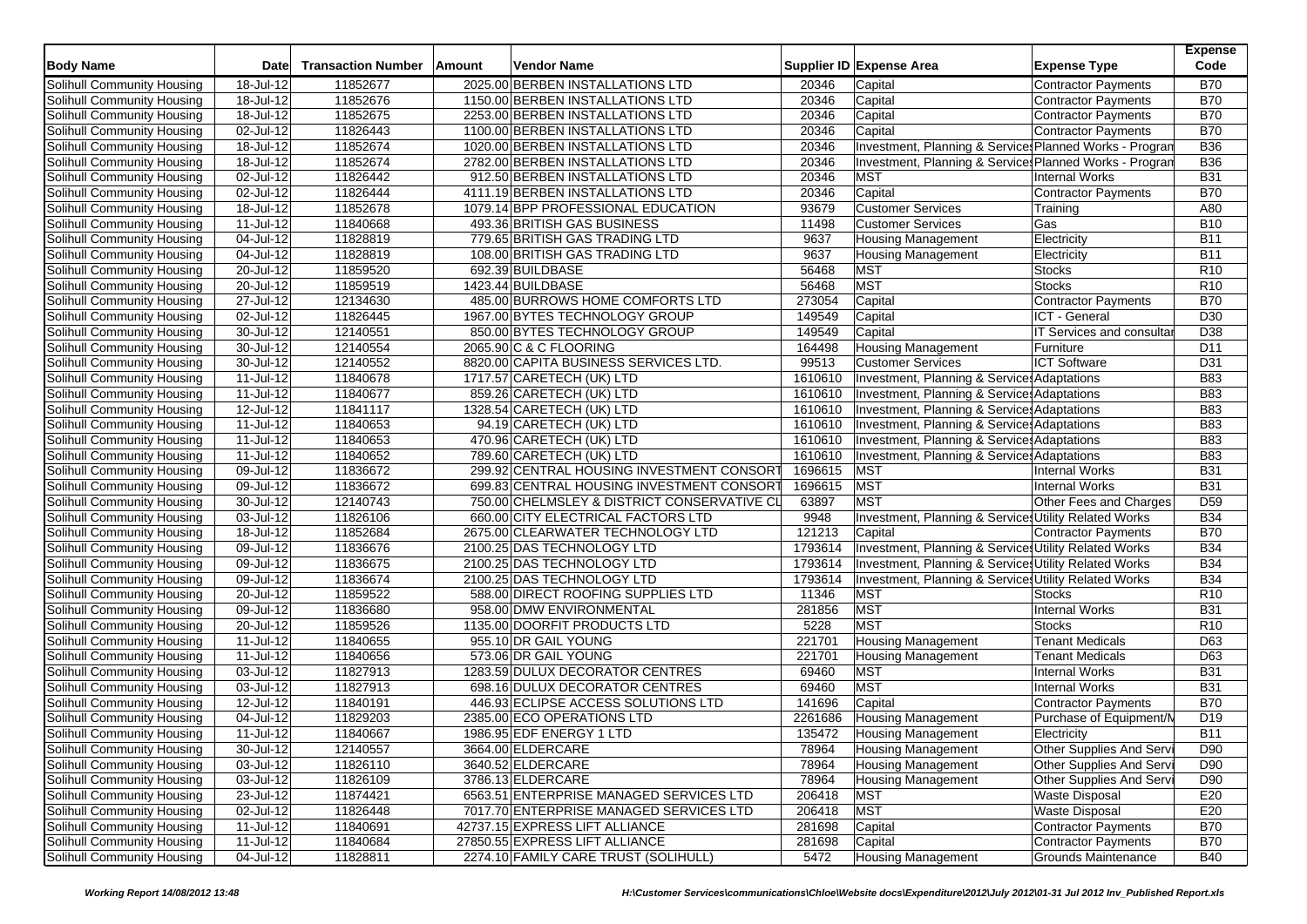| <b>Body Name</b>           | Datel         | <b>Transaction Number</b> | Amount      | Vendor Name                                  |               | <b>Expense Type</b><br>Supplier ID Expense Area       | <b>Expense</b><br>Code |
|----------------------------|---------------|---------------------------|-------------|----------------------------------------------|---------------|-------------------------------------------------------|------------------------|
| Solihull Community Housing | 11-Jul-12     | 11840694                  |             | 583.33 FURNDEX DISCOUNT FURNITURE            | 109970        | <b>Housing Management</b><br>Furniture                | D11                    |
| Solihull Community Housing | 12-Jul-12     | 11841094                  |             | 9868.50 HANDICARE ACCESSIBILITY LTD          | 277953        | <b>Contractor Payments</b><br>Capital                 | <b>B70</b>             |
| Solihull Community Housing | 12-Jul-12     | 11841093                  |             | 8376.00 HANDICARE ACCESSIBILITY LTD          | 277953        | Capital<br><b>Contractor Payments</b>                 | <b>B70</b>             |
| Solihull Community Housing | 05-Jul-12     | 11831959                  |             | 9705.00 HANDICARE ACCESSIBILITY LTD          | 277953        | Capital<br><b>Contractor Payments</b>                 | <b>B70</b>             |
| Solihull Community Housing | 13-Jul-12     | 11846004                  |             | 990.00 HWG ASSOCIATES                        | 80532         | <b>MST</b><br>Materials                               | D <sub>13</sub>        |
| Solihull Community Housing | 09-Jul-12     | 11836681                  | 544.00 ICOM |                                              | 273353        | Other Communication Co<br><b>Customer Services</b>    | D49                    |
| Solihull Community Housing | 23-Jul-12     | 11862518                  |             | 579.72 JEWSON LTD                            | 6111          | MST<br><b>Stocks</b>                                  | R <sub>10</sub>        |
| Solihull Community Housing | 23-Jul-12     | 11862516                  |             | 2600.00 JEWSON LTD                           | 6111          | <b>MST</b><br><b>Stocks</b>                           | R <sub>10</sub>        |
| Solihull Community Housing | 23-Jul-12     | 11862488                  |             | 725.00 JEWSON LTD                            | 6111          | <b>MST</b><br><b>Stocks</b>                           | R <sub>10</sub>        |
| Solihull Community Housing | 23-Jul-12     | 11862511                  |             | 874.95 JEWSON LTD                            | 6111          | MST<br><b>Stocks</b>                                  | R <sub>10</sub>        |
| Solihull Community Housing | 20-Jul-12     | 11859247                  |             | 862.48 JEWSON LTD                            | 6111          | <b>MST</b><br><b>Stocks</b>                           | R <sub>10</sub>        |
| Solihull Community Housing | 20-Jul-12     | 11859241                  |             | 1369.79 JEWSON LTD                           | 6111          | MST<br><b>Stocks</b>                                  | R <sub>10</sub>        |
| Solihull Community Housing | 20-Jul-12     | 11859239                  |             | 1386.47 JEWSON LTD                           | 6111          | <b>MST</b><br><b>Stocks</b>                           | R <sub>10</sub>        |
| Solihull Community Housing | 20-Jul-12     | 11859233                  |             | 1046.10 JEWSON LTD                           | 6111          | <b>MST</b><br><b>Stocks</b>                           | R <sub>10</sub>        |
| Solihull Community Housing | 09-Jul-12     | 11836568                  |             | 1349.50 JEWSON LTD                           | 6111          | <b>MST</b><br><b>Stocks</b>                           | R <sub>10</sub>        |
| Solihull Community Housing | 09-Jul-12     | 11836563                  |             | 436.88 JEWSON LTD                            | 6111          | <b>MST</b><br><b>Stocks</b>                           | R <sub>10</sub>        |
| Solihull Community Housing | 09-Jul-12     | 11836549                  |             | 1651.30 JEWSON LTD                           | 6111          | <b>MST</b><br><b>Stocks</b>                           | R <sub>10</sub>        |
| Solihull Community Housing | 03-Jul-12     | 11826373                  |             | 516.00 JEWSON LTD                            | 6111          | <b>MST</b><br><b>Stocks</b>                           | R <sub>10</sub>        |
| Solihull Community Housing | 03-Jul-12     | 11826370                  |             | 905.26 JEWSON LTD                            | 6111          | MST<br><b>Stocks</b>                                  | R <sub>10</sub>        |
| Solihull Community Housing | 23-Jul-12     | 11876420                  |             | 1290.78 JTI BUILDING LTD                     | 1906623       | <b>MST</b><br>Voids                                   | <b>B38</b>             |
| Solihull Community Housing | $23 -$ Jul-12 | 11874434                  |             | 780.00 JTI BUILDING LTD                      | 1906623       | <b>MST</b><br>Voids                                   | <b>B38</b>             |
| Solihull Community Housing | 23-Jul-12     | 11874431                  |             | 721.50 JTI BUILDING LTD                      | 1906623       | <b>MST</b><br>Voids                                   | <b>B38</b>             |
| Solihull Community Housing | 23-Jul-12     | 11874432                  |             | 546.00 JTI BUILDING LTD                      | 1906623       | <b>MST</b><br>Voids                                   | <b>B38</b>             |
| Solihull Community Housing | 18-Jul-12     | 11852670                  |             | 704.90 JTI BUILDING LTD                      | 1906623       | MST<br><b>Internal Works</b>                          | <b>B31</b>             |
| Solihull Community Housing | 25-Jul-12     | 12106498                  |             | 613.76 K D ELECTRICAL MAINTENANCE SERVICES   | 1796617       | <b>MST</b><br>Other Building costs                    | <b>B39</b>             |
| Solihull Community Housing | 24-Jul-12     | 11939416                  |             | 383.60 K D ELECTRICAL MAINTENANCE SERVICES   | 1796617       | <b>MST</b><br>Other Building costs                    | <b>B39</b>             |
| Solihull Community Housing | 17-Jul-12     | 11850869                  |             | 345.24 K D ELECTRICAL MAINTENANCE SERVICES   | 1796617       | <b>MST</b><br>Other Building costs                    | <b>B39</b>             |
| Solihull Community Housing | 03-Jul-12     | 11826117                  |             | 613.76 K D ELECTRICAL MAINTENANCE SERVICES   | 1796617       | <b>MST</b><br>Other Building costs                    | <b>B39</b>             |
| Solihull Community Housing | 11-Jul-12     | 11840705                  |             | 683.89 K D ELECTRICAL MAINTENANCE SERVICES   | 1796617       | MST<br>Voids                                          | <b>B38</b>             |
| Solihull Community Housing | 25-Jul-12     | 12106498                  |             | 230.16 K D ELECTRICAL MAINTENANCE SERVICES   | 1796617       | <b>MST</b><br>Other Building costs                    | <b>B39</b>             |
| Solihull Community Housing | 24-Jul-12     | 11939416                  |             | 76.72 K D ELECTRICAL MAINTENANCE SERVICES    | 1796617       | <b>MST</b><br>Other Building costs                    | <b>B39</b>             |
| Solihull Community Housing | 17-Jul-12     | 11850869                  |             | 153.44 K D ELECTRICAL MAINTENANCE SERVICES   | 1796617       | <b>MST</b><br>Other Building costs                    | <b>B39</b>             |
| Solihull Community Housing | 03-Jul-12     | 11826117                  |             | 153.44 K D ELECTRICAL MAINTENANCE SERVICES   | 1796617       | <b>MST</b><br>Other Building costs                    | <b>B39</b>             |
| Solihull Community Housing | 11-Jul-12     | 11840705                  |             | 52.88 K D ELECTRICAL MAINTENANCE SERVICES    | 1796617       | MST<br>Voids                                          | <b>B38</b>             |
| Solihull Community Housing | 24-Jul-12     | 11916417                  |             | 440.11 K D ELECTRICAL MAINTENANCE SERVICES   | 1796617       | <b>MST</b><br>Other Building costs                    | <b>B39</b>             |
| Solihull Community Housing | 23-Jul-12     | 11862546                  |             | 552.55 K D ELECTRICAL MAINTENANCE SERVICES   | 1796617       | <b>MST</b><br>Insurances                              | <b>B27</b>             |
| Solihull Community Housing | 27-Jul-12     | 12135494                  |             | 2287.44 K D ELECTRICAL MAINTENANCE SERVICES  | 1796617       | Investment, Planning & Services Utility Related Works | <b>B34</b>             |
| Solihull Community Housing | 27-Jul-12     | 12135493                  |             | 1679.82 K D ELECTRICAL MAINTENANCE SERVICES  | 1796617       | Investment, Planning & Services Utility Related Works | <b>B34</b>             |
| Solihull Community Housing | 27-Jul-12     | 12135493                  |             | 914.47 K D ELECTRICAL MAINTENANCE SERVICES   | 1796617       | Investment, Planning & Services Utility Related Works | <b>B34</b>             |
| Solihull Community Housing | 23-Jul-12     | 11862545                  |             | 421.96 K D ELECTRICAL MAINTENANCE SERVICES   | 1796617       | Investment, Planning & Services Utility Related Works | <b>B34</b>             |
| Solihull Community Housing | 12-Jul-12     | 11841348                  |             | 2664.70 K D ELECTRICAL MAINTENANCE SERVICES  | 1796617       | Investment, Planning & Services Utility Related Works | <b>B34</b>             |
| Solihull Community Housing | 12-Jul-12     | 11840181                  |             | 1093.72 K D ELECTRICAL MAINTENANCE SERVICES  | 1796617       | Investment, Planning & Services Utility Related Works | <b>B34</b>             |
| Solihull Community Housing | 03-Jul-12     | 11826116                  |             | 2577.86 K D ELECTRICAL MAINTENANCE SERVICES  | 1796617       | Investment, Planning & Services Utility Related Works | <b>B34</b>             |
| Solihull Community Housing | 30-Jul-12     | 12140457                  |             | 2350.44 K D ELECTRICAL MAINTENANCE SERVICES  | 1796617   MST | <b>Internal Works</b>                                 | <b>B31</b>             |
| Solihull Community Housing | 30-Jul-12     | 12140460                  |             | 1382.01 K D ELECTRICAL MAINTENANCE SERVICES  | 1796617       | <b>MST</b><br><b>Internal Works</b>                   | <b>B31</b>             |
| Solihull Community Housing | 24-Jul-12     | 11916418                  |             | 718.92 K D ELECTRICAL MAINTENANCE SERVICES   | 1796617       | <b>MST</b><br><b>Internal Works</b>                   | <b>B31</b>             |
| Solihull Community Housing | 24-Jul-12     | 11916416                  |             | 497.54 K D ELECTRICAL MAINTENANCE SERVICES   | 1796617       | <b>MST</b><br>Internal Works                          | <b>B31</b>             |
| Solihull Community Housing | 04-Jul-12     | 11830266                  |             | 493.28 K D ELECTRICAL MAINTENANCE SERVICES I | 1796617       | <b>MST</b><br><b>Internal Works</b>                   | <b>B31</b>             |
| Solihull Community Housing | 30-Jul-12     | 12140458                  |             | 559.79 K D ELECTRICAL MAINTENANCE SERVICES   | 1796617       | <b>MST</b><br><b>Internal Works</b>                   | <b>B31</b>             |
| Solihull Community Housing | 13-Jul-12     | 11846469                  |             | 472.91 K D ELECTRICAL MAINTENANCE SERVICES   | 1796617       | <b>MST</b><br><b>Internal Works</b>                   | <b>B31</b>             |
| Solihull Community Housing | 12-Jul-12     | 11841368                  |             | 711.87 K D ELECTRICAL MAINTENANCE SERVICES I | 1796617 MST   | <b>Internal Works</b>                                 | <b>B31</b>             |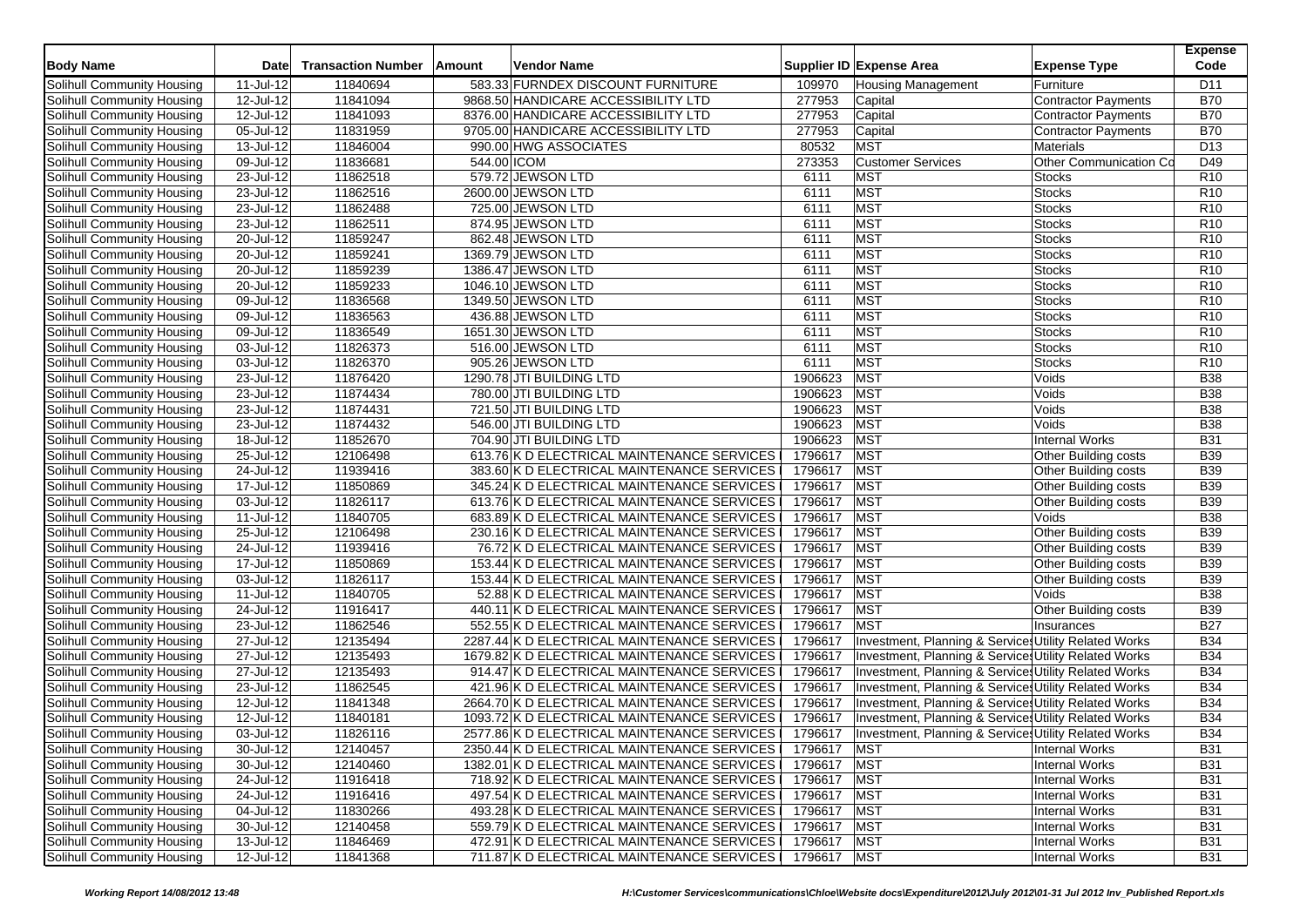| <b>Body Name</b>           | Date                    | <b>Transaction Number</b> | Amount | <b>Vendor Name</b>                         |         | Supplier ID Expense Area                               | <b>Expense Type</b>            | <b>Expense</b><br>Code |
|----------------------------|-------------------------|---------------------------|--------|--------------------------------------------|---------|--------------------------------------------------------|--------------------------------|------------------------|
| Solihull Community Housing | 05-Jul-12               | 11831958                  |        | 625.00 REDACTED PERSONAL DATA              | 272779  | <b>Balance Sheet</b>                                   | <b>Provision For Homelessr</b> | U20                    |
| Solihull Community Housing | 12-Jul-12               | 11841349                  |        | 222.30 KID RAPT LTD                        | 53014   | <b>MST</b>                                             | Materials                      | D <sub>13</sub>        |
| Solihull Community Housing | 12-Jul-12               | 11841349                  |        | 4841.20 KID RAPT LTD                       | 53014   | <b>MST</b>                                             | <b>Materials</b>               | D <sub>13</sub>        |
| Solihull Community Housing | 02-Jul-12               | 11826420                  |        | 3500.00 KINGSHURST SPORTING CLUB FC        | 139498  | Finance                                                | Publicity & Promotions         | D93                    |
| Solihull Community Housing | 03-Jul-12               | 11827917                  |        | 2500.00 LIBERATA UK LIMITED                | 260485  | <b>Housing Management</b>                              | Court Fees                     | D <sub>54</sub>        |
| Solihull Community Housing | 24-Jul-12               | 11923416                  |        | 32468.00 LIFT & ENGINEERING SERVICES       | 1656614 | Capital                                                | Contractor Payments            | <b>B70</b>             |
| Solihull Community Housing | 27-Jul-12               | 12134669                  |        | 590.00 LIFT & ENGINEERING SERVICES         | 1656614 | Investment, Planning & Services Utility Related Works  |                                | <b>B34</b>             |
| Solihull Community Housing | 13-Jul-12               | 11846424                  |        | 1500.00 LIFT & ENGINEERING SERVICES        | 1656614 | Investment, Planning & Services Utility Related Works  |                                | <b>B34</b>             |
| Solihull Community Housing | 13-Jul-12               | 11846434                  |        | 1131.00 LIFT & ENGINEERING SERVICES        | 1656614 | Investment, Planning & Services Utility Related Works  |                                | <b>B34</b>             |
| Solihull Community Housing | 13-Jul-12               | 11846435                  |        | 590.00 LIFT & ENGINEERING SERVICES         | 1656614 | Investment, Planning & Services Utility Related Works  |                                | <b>B34</b>             |
| Solihull Community Housing | $12$ -Jul-12            | 11841351                  |        | 3857.00 LIFT & ENGINEERING SERVICES        | 1656614 | Investment, Planning & Services Utility Related Works  |                                | <b>B34</b>             |
| Solihull Community Housing | 04-Jul-12               | 11830251                  |        | 590.00 LIFT & ENGINEERING SERVICES         | 1656614 | Investment, Planning & Services Utility Related Works  |                                | <b>B34</b>             |
| Solihull Community Housing | 24-Jul-12               | 11941417                  |        | 18132.08 LLOYDS TSB AUTOLEASE LTD          | 101345  | <b>MST</b>                                             | Vehicle Hire                   | C30                    |
| Solihull Community Housing | 11-Jul-12               | 11840706                  |        | 18132.08 LLOYDS TSB AUTOLEASE LTD          | 101345  | <b>MST</b>                                             | Vehicle Hire                   | C30                    |
| Solihull Community Housing | 02-Jul-12               | 11826452                  |        | 882.70 LLOYDS TSB AUTOLEASE LTD            | 101345  | <b>MST</b>                                             | Vehicle Hire                   | C30                    |
| Solihull Community Housing | 12-Jul-12               | 11841119                  |        | 16752.03 MAN COMMERCIAL PROTECTION LTD     | 946596  | <b>Housing Management</b>                              | Security                       | <b>B43</b>             |
| Solihull Community Housing | 09-Jul-12               | 11836573                  |        | 451.04 MANSE MASTERDOR LTD                 | 52547   | <b>MST</b>                                             | <b>Stocks</b>                  | R <sub>10</sub>        |
| Solihull Community Housing | 02-Jul-12               | 11826416                  |        | 14920.00 REDACTED PERSONAL DATA            | 2107685 | Capital                                                | <b>Contractor Payments</b>     | <b>B70</b>             |
| Solihull Community Housing | 13-Jul-12               | 11845738                  |        | 2740.95 REDACTED PERSONAL DATA             | 23742   | Capital                                                | Contractor Payments            | <b>B70</b>             |
| Solihull Community Housing | 05-Jul-12               | 11831961                  |        | 3000.00 REDACTED PERSONAL DATA             | 226464  | Capital                                                | <b>Contractor Payments</b>     | <b>B70</b>             |
| Solihull Community Housing | 02-Jul-12               | 11826419                  |        | 7500.00 REDACTED PERSONAL DATA             | 143808  | Capital                                                | Contractor Payments            | <b>B70</b>             |
| Solihull Community Housing | 09-Jul-12               | 11836424                  |        | 2427.58 REDACTED PERSONAL DATA             | 2183687 | <b>Balance Sheet</b>                                   | Movement Incentive Sche        | U32                    |
| Solihull Community Housing | 30-Jul-12               | 12140486                  |        | 3000.00 REDACTED PERSONAL DATA             | 101887  | <b>Balance Sheet</b>                                   | Movement Incentive Sch         | U32                    |
| Solihull Community Housing | 05-Jul-12               | 11831960                  |        | 6157.52 REDACTED PERSONAL DATA             | 2232714 | Capital                                                | <b>Contractor Payments</b>     | <b>B70</b>             |
| Solihull Community Housing | $\overline{27}$ -Jul-12 | 12135454                  |        | 2176.30 REDACTED PERSONAL DATA             | 2306688 | Capital                                                | Contractor Payments            | <b>B70</b>             |
| Solihull Community Housing | 23-Jul-12               | 11863416                  |        | 1041.87 REDACTED PERSONAL DATA             | 1507628 | <b>Balance Sheet</b>                                   | Movement Incentive Sche        | U32                    |
| Solihull Community Housing | 09-Jul-12               | 11836427                  |        | 2535.00 REDACTED PERSONAL DATA             | 2249691 | <b>Balance Sheet</b>                                   | Movement Incentive Sch         | U32                    |
| Solihull Community Housing | 27-Jul-12               | 12134617                  |        | 420.90 MTD SCAFFOLDING LTD                 | 233945  | <b>MST</b>                                             | <b>External Structures</b>     | <b>B33</b>             |
| Solihull Community Housing | 05-Jul-12               | 11831286                  |        | 627.18 MTD SCAFFOLDING LTD                 | 233945  | <b>MST</b>                                             | <b>External Structures</b>     | <b>B33</b>             |
| Solihull Community Housing | 05-Jul-12               | 11831285                  |        | 1035.57 MTD SCAFFOLDING LTD                | 233945  | <b>MST</b>                                             | <b>External Structures</b>     | <b>B33</b>             |
| Solihull Community Housing | 25-Jul-12               | 12112432                  |        | 1150.00 NATIONAL ENERGY SERVICES LTD       | 36733   | Investment, Planning & Services Other Fees and Charges |                                | D <sub>59</sub>        |
| Solihull Community Housing | 04-Jul-12               | 11828817                  |        | 450.00 NATIONAL FEDERATION OF ALMOS        | 245529  | Central Administration                                 | Conferences                    | D <sub>56</sub>        |
| Solihull Community Housing | 20-Jul-12               | 11859280                  |        | 449.40 NATIONAL PLASTICS                   | 206818  | <b>MST</b>                                             | <b>Stocks</b>                  | R <sub>10</sub>        |
| Solihull Community Housing | 24-Jul-12               | 11936416                  |        | 500.00 NATIONWIDE CRASH REPAIR CENTRES LTD | 259138  | <b>MST</b>                                             | Vehicle service and repa       | C60                    |
| Solihull Community Housing | 24-Jul-12               | 11937416                  |        | 500.00 NATIONWIDE CRASH REPAIR CENTRES LTD | 259138  | <b>MST</b>                                             | Vehicle service and repai      | C60                    |
| Solihull Community Housing | 04-Jul-12               | 11830269                  |        | 976.26 NATIONWIDE WINDOWS (UK) LTD         | 87360   | <b>MST</b>                                             | <b>External Structures</b>     | <b>B33</b>             |
| Solihull Community Housing | 25-Jul-12               | 12112433                  |        | 855.53 NEOPOST LTD                         | 6967    | Finance                                                | Postages                       | D <sub>21</sub>        |
| Solihull Community Housing | 17-Jul-12               | 11850877                  |        | 649.60 NEOPOST LTD                         | 6967    | Finance                                                | Postages                       | D <sub>21</sub>        |
| Solihull Community Housing | 30-Jul-12               | 12140574                  |        | 432.18 NETWORK VENTURES LTD                | 195778  | <b>Housing Management</b>                              | <b>Agency Staff</b>            | A60                    |
| Solihull Community Housing | $\overline{30}$ -Jul-12 | 12140573                  |        | 881.35 NETWORK VENTURES LTD                | 195778  | <b>Housing Management</b>                              | <b>Agency Staff</b>            | A60                    |
| Solihull Community Housing | 30-Jul-12               | 12140568                  |        | 567.05 NETWORK VENTURES LTD                | 195778  | <b>Housing Management</b>                              | <b>Agency Staff</b>            | A60                    |
| Solihull Community Housing | 30-Jul-12               | 12140562                  |        | 542.05 NETWORK VENTURES LTD                | 195778  | <b>Housing Management</b>                              | <b>Agency Staff</b>            | A60                    |
| Solihull Community Housing | 30-Jul-12               | 12140558                  |        | 542.05 NETWORK VENTURES LTD                | 195778  | <b>Housing Management</b>                              | <b>Agency Staff</b>            | A60                    |
| Solihull Community Housing | 03-Jul-12               | 11826115                  |        | 650.20 NETWORK VENTURES LTD                | 195778  | <b>Housing Management</b>                              | <b>Agency Staff</b>            | A60                    |
| Solihull Community Housing | 23-Jul-12               | 11862462                  |        | 600.00 NICHOLLS & CLARKE BUILDING PRODUCTS | 176278  | <b>MST</b>                                             | <b>Stocks</b>                  | R <sub>10</sub>        |
| Solihull Community Housing | 30-Jul-12               | 12140746                  |        | 634.51 NIYAA PEOPLE                        | 1651616 | <b>Housing Management</b>                              | <b>Agency Staff</b>            | A60                    |
| Solihull Community Housing | 30-Jul-12               | 12140690                  |        | 543.16 NIYAA PEOPLE                        | 1651616 | Housing Management                                     | <b>Agency Staff</b>            | A60                    |
| Solihull Community Housing | 30-Jul-12               | 12140689                  |        | 543.16 NIYAA PEOPLE                        | 1651616 | <b>Housing Management</b>                              | <b>Agency Staff</b>            | A60                    |
| Solihull Community Housing | 30-Jul-12               | 12140681                  |        | 543.16 NIYAA PEOPLE                        | 1651616 | <b>Housing Management</b>                              | <b>Agency Staff</b>            | A60                    |
| Solihull Community Housing | 30-Jul-12               | 12140679                  |        | 453.25 NIYAA PEOPLE                        | 1651616 | <b>Housing Management</b>                              | <b>Agency Staff</b>            | A60                    |
| Solihull Community Housing | $30 -$ Jul-12           | 12140675                  |        | 440.40 NIYAA PEOPLE                        |         | 1651616 Housing Management                             | <b>Agency Staff</b>            | A60                    |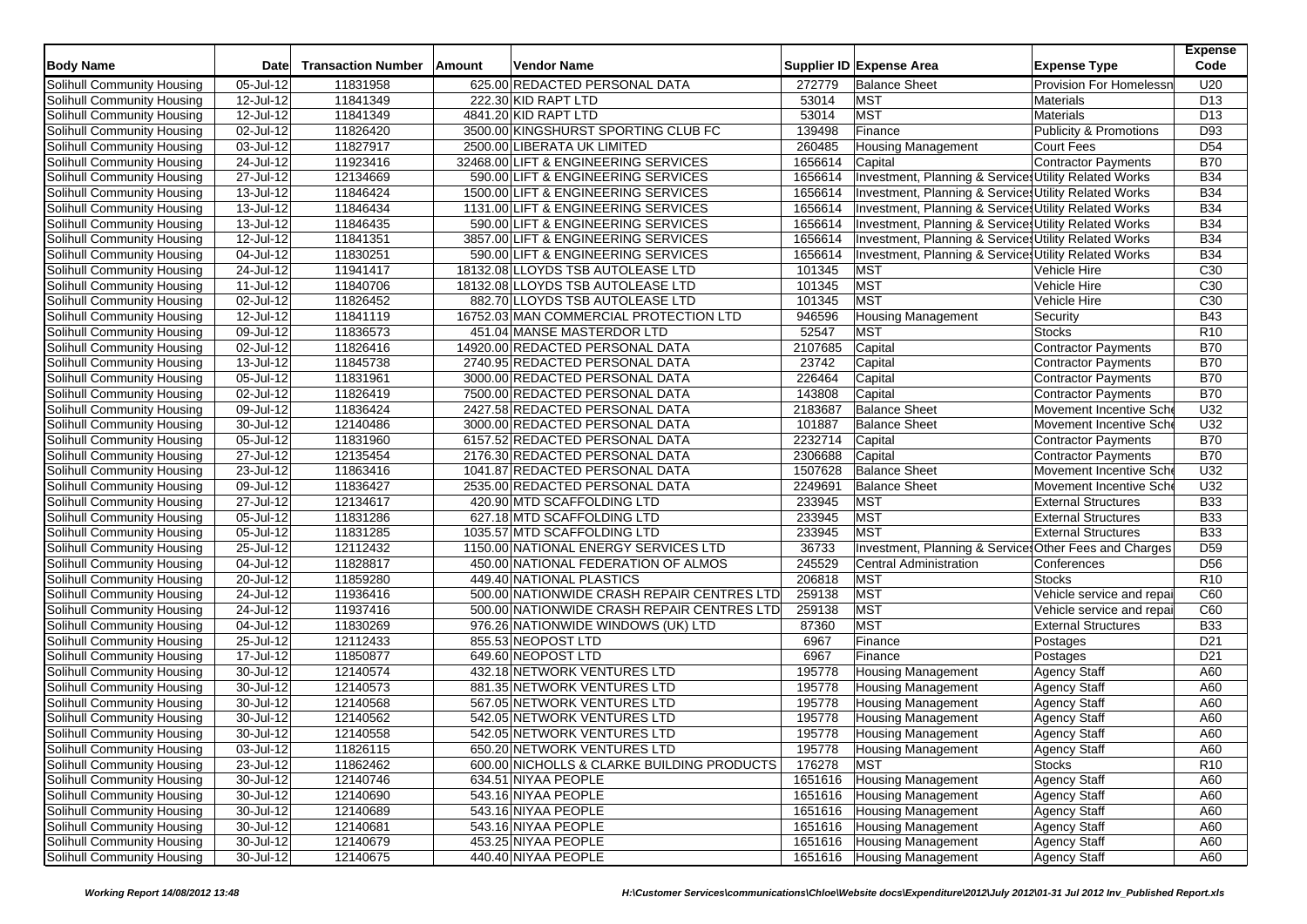| <b>Body Name</b>                  | <b>Date</b>   | <b>Transaction Number</b> | Amount      | <b>Vendor Name</b>                     |         | Supplier ID Expense Area                               | <b>Expense Type</b>        | <b>Expense</b><br>Code |
|-----------------------------------|---------------|---------------------------|-------------|----------------------------------------|---------|--------------------------------------------------------|----------------------------|------------------------|
| Solihull Community Housing        | 30-Jul-12     | 12140686                  |             | 543.16 NIYAA PEOPLE                    | 1651616 | <b>Housing Management</b>                              | <b>Agency Staff</b>        | A60                    |
| Solihull Community Housing        | 30-Jul-12     | 12140673                  |             | 543.16 NIYAA PEOPLE                    | 1651616 | Housing Management                                     | <b>Agency Staff</b>        | A60                    |
| Solihull Community Housing        | 30-Jul-12     | 12140580                  |             | 568.16 NIYAA PEOPLE                    | 1651616 | Housing Management                                     | <b>Agency Staff</b>        | A60                    |
| Solihull Community Housing        | 30-Jul-12     | 12140578                  |             | 543.16 NIYAA PEOPLE                    | 1651616 | <b>Housing Management</b>                              | <b>Agency Staff</b>        | A60                    |
| Solihull Community Housing        | 03-Jul-12     | 11826327                  |             | 550.50 NIYAA PEOPLE                    | 1651616 | <b>Housing Management</b>                              | <b>Agency Staff</b>        | A60                    |
| Solihull Community Housing        | 03-Jul-12     | 11826325                  |             | 455.08 NIYAA PEOPLE                    | 1651616 | <b>Housing Management</b>                              | <b>Agency Staff</b>        | A60                    |
| Solihull Community Housing        | 03-Jul-12     | 11826311                  |             | 491.78 NIYAA PEOPLE                    | 1651616 | <b>Housing Management</b>                              | <b>Agency Staff</b>        | A60                    |
| Solihull Community Housing        | 03-Jul-12     | 11826322                  |             | 543.16 NIYAA PEOPLE                    | 1651616 | <b>Housing Management</b>                              | <b>Agency Staff</b>        | A60                    |
| Solihull Community Housing        | 03-Jul-12     | 11826309                  |             | 453.25 NIYAA PEOPLE                    | 1651616 | <b>Housing Management</b>                              | <b>Agency Staff</b>        | A60                    |
| Solihull Community Housing        | 19-Jul-12     | 11857538                  |             | 34.00 NPOWER                           | 40119   | <b>Housing Management</b>                              | Electricity                | <b>B11</b>             |
| Solihull Community Housing        | 19-Jul-12     | 11857538                  |             | 525.95 NPOWER                          | 40119   | <b>Housing Management</b>                              | Electricity                | <b>B11</b>             |
| Solihull Community Housing        | 03-Jul-12     | 11826385                  |             | 6578.40 PACE PETROLEUM LTD             | 112230  | <b>MST</b>                                             | <b>Stocks</b>              | R <sub>10</sub>        |
| Solihull Community Housing        | 02-Jul-12     | 11826454                  |             | 873.94 PAKAWASTE LTD                   | 7167    | <b>MST</b>                                             | <b>Waste Disposal</b>      | E20                    |
| Solihull Community Housing        | 20-Jul-12     | 11859092                  |             | 2479.00 PARK RETAIL LTD                | 218404  | <b>Customer Services</b>                               | Other Communication Co     | D49                    |
| Solihull Community Housing        | 20-Jul-12     | 11859092                  |             | 1000.00 PARK RETAIL LTD                | 218404  | <b>Customer Services</b>                               | Other Communication Co     | D49                    |
| Solihull Community Housing        | 11-Jul-12     | 11840741                  |             | 1290.50 PENNINGTON CHOICE LTD          | 227134  | Investment, Planning & Services Other Fees and Charges |                            | D <sub>59</sub>        |
| Solihull Community Housing        | 11-Jul-12     | 11840744                  |             | 433.25 PHS RECORDS MANAGEMENT          | 279840  | Finance                                                | <b>File Storage</b>        | D <sub>26</sub>        |
| <b>Solihull Community Housing</b> | 13-Jul-12     | 11845592                  |             | 7872.22 PINNACLE HOUSING LTD           | 280244  | <b>MST</b>                                             | Voids                      | <b>B38</b>             |
| Solihull Community Housing        | 13-Jul-12     | 11845592                  |             | 1314.08 PINNACLE HOUSING LTD           | 280244  | <b>MST</b>                                             | Voids                      | <b>B38</b>             |
| Solihull Community Housing        | 27-Jul-12     | 12135496                  |             | 8905.38 PINNACLE HOUSING LTD           | 280244  | <b>Balance Sheet</b>                                   | Creditors                  | S <sub>08</sub>        |
| Solihull Community Housing        | 18-Jul-12     | 11852690                  |             | 676.14 PINNACLE HOUSING LTD            | 280244  | <b>Balance Sheet</b>                                   | Creditors                  | <b>S08</b>             |
| <b>Solihull Community Housing</b> | 11-Jul-12     | 11840749                  |             | 53034.84 PINNACLE HOUSING LTD          | 280244  | <b>Balance Sheet</b>                                   | Creditors                  | S08                    |
| Solihull Community Housing        | 11-Jul-12     | 11840751                  |             | 6657.32 PINNACLE HOUSING LTD           | 280244  | <b>Balance Sheet</b>                                   | Creditors                  | S <sub>08</sub>        |
| Solihull Community Housing        | 11-Jul-12     | 11840752                  |             | 570.00 PINNACLE HOUSING LTD            | 280244  | <b>Balance Sheet</b>                                   | Creditors                  | <b>S08</b>             |
| Solihull Community Housing        | 04-Jul-12     | 11828855                  |             | 1754.77 PINNACLE HOUSING LTD           | 280244  | <b>Balance Sheet</b>                                   | Creditors                  | S08                    |
| Solihull Community Housing        | 04-Jul-12     | 11828840                  |             | 53034.84 PINNACLE HOUSING LTD          | 280244  | <b>Balance Sheet</b>                                   | Creditors                  | S08                    |
| Solihull Community Housing        | 17-Jul-12     | 11850894                  |             | 3067.45 PINNACLE HOUSING LTD           | 280244  | Finance                                                | Cleaning                   | <b>B50</b>             |
| Solihull Community Housing        | 03-Jul-12     | 11826330                  |             | 235.00 PURE IMAGINATION DESIGN         | 266700  | <b>Customer Services</b>                               | Printing                   | D80                    |
| Solihull Community Housing        | 03-Jul-12     | 11826330                  |             | 215.00 PURE IMAGINATION DESIGN         | 266700  | <b>Customer Services</b>                               | Printing                   | D80                    |
| Solihull Community Housing        | 09-Jul-12     | 11836690                  |             | 2529.33 QUALITY GAS AUDIT SERVICES LTD | 118053  | Investment, Planning & Services Utility Related Works  |                            | <b>B34</b>             |
| Solihull Community Housing        | 25-Jul-12     | 12105430                  |             | 541.73 R J EVANS KNOWLES & PARTNERS    | 7412    | Capital                                                | Contractor Payments        | <b>B70</b>             |
| Solihull Community Housing        | 25-Jul-12     | 12105422                  |             | 1810.15 R J EVANS KNOWLES & PARTNERS   | 7412    | Capital                                                | <b>Contractor Payments</b> | <b>B70</b>             |
| Solihull Community Housing        | 25-Jul-12     | 12105428                  |             | 474.76 R J EVANS KNOWLES & PARTNERS    | 7412    | Capital                                                | <b>Contractor Payments</b> | <b>B70</b>             |
| Solihull Community Housing        | 25-Jul-12     | 12105426                  |             | 474.76 R J EVANS KNOWLES & PARTNERS    | 7412    | Capital                                                | Contractor Payments        | <b>B70</b>             |
| Solihull Community Housing        | $25 -$ Jul-12 | 12105429                  |             | 849.57 R J EVANS KNOWLES & PARTNERS    | 7412    | Capital                                                | <b>Contractor Payments</b> | <b>B70</b>             |
| Solihull Community Housing        | 09-Jul-12     | 11836691                  |             | 3180.00 RAISE MENTAL HEALTH LTD        | 2278698 | <b>Customer Services</b>                               | Training                   | A80                    |
| Solihull Community Housing        | 19-Jul-12     | 11857771                  | 905.20 REED |                                        | 260459  | Investment, Planning & Services Agency Staff           |                            | A60                    |
| Solihull Community Housing        | 12-Jul-12     | 11841353                  | 905.20 REED |                                        | 260459  | Investment, Planning & Services Agency Staff           |                            | A60                    |
| Solihull Community Housing        | 11-Jul-12     | 11840754                  | 905.20 REED |                                        | 260459  | Investment, Planning & Services Agency Staff           |                            | A60                    |
| Solihull Community Housing        | 05-Jul-12     | 11831973                  | 905.20 REED |                                        | 260459  | Investment, Planning & Services Agency Staff           |                            | A60                    |
| Solihull Community Housing        | 30-Jul-12     | 12140755                  | 711.23 REED |                                        | 260459  | <b>MST</b>                                             | <b>Agency Staff</b>        | A60                    |
| Solihull Community Housing        | 09-Jul-12     | 11836693                  | 940.50 REED |                                        | 260459  | <b>MST</b>                                             | <b>Agency Staff</b>        | A60                    |
| Solihull Community Housing        | 09-Jul-12     | 11836692                  | 577.50 REED |                                        | 260459  | <b>MST</b>                                             | <b>Agency Staff</b>        | A60                    |
| Solihull Community Housing        | 02-Jul-12     | 11826461                  | 831.25 REED |                                        | 260459  | <b>MST</b>                                             | <b>Agency Staff</b>        | A60                    |
| Solihull Community Housing        | 02-Jul-12     | 11826460                  | 946.00 REED |                                        | 260459  | <b>MST</b>                                             | <b>Agency Staff</b>        | A60                    |
| Solihull Community Housing        | 30-Jul-12     | 12140763                  | 549.45 REED |                                        | 260459  | <b>MST</b>                                             | Agency Staff               | A60                    |
| Solihull Community Housing        | 23-Jul-12     | 11877419                  | 549.45 REED |                                        | 260459  | <b>MST</b>                                             | <b>Agency Staff</b>        | A60                    |
| Solihull Community Housing        | $13$ -Jul-12  | 11846020                  | 549.45 REED |                                        | 260459  | <b>MST</b>                                             | <b>Agency Staff</b>        | A60                    |
| Solihull Community Housing        | 13-Jul-12     | 11846011                  | 885.50 REED |                                        | 260459  | <b>MST</b>                                             | <b>Agency Staff</b>        | A60                    |
| Solihull Community Housing        | $13 -$ Jul-12 | 11846010                  | 918.50 REED |                                        | 260459  | MST                                                    | <b>Agency Staff</b>        | A60                    |
| Solihull Community Housing        | 13-Jul-12     | 11846008                  | 549.45 REED |                                        | 260459  | <b>MST</b>                                             | <b>Agency Staff</b>        | A60                    |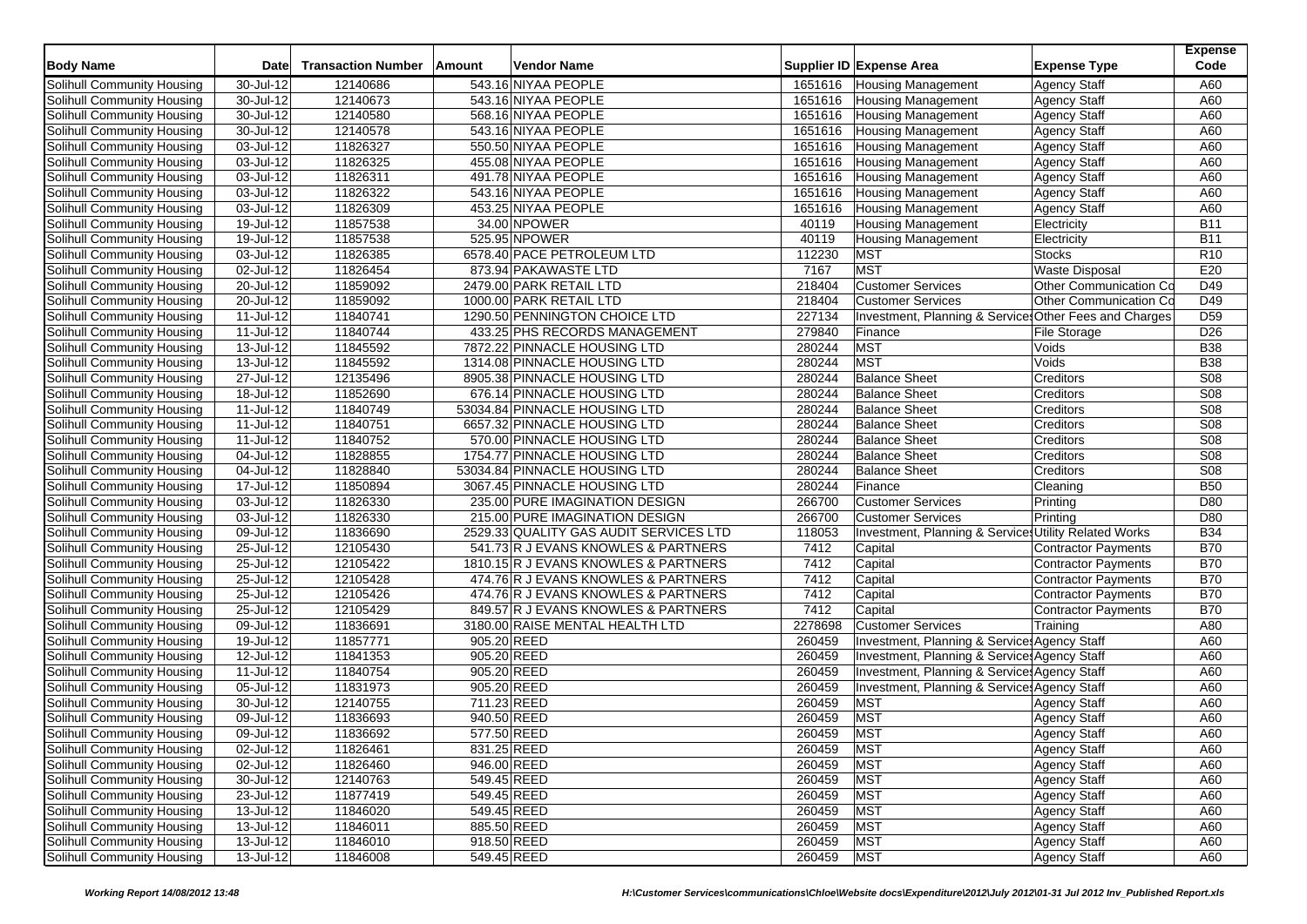| <b>Body Name</b>                  | Date                    | <b>Transaction Number</b> | Amount | Vendor Name                                |         | Supplier ID Expense Area                               | <b>Expense Type</b>             | <b>Expense</b><br>Code |
|-----------------------------------|-------------------------|---------------------------|--------|--------------------------------------------|---------|--------------------------------------------------------|---------------------------------|------------------------|
| Solihull Community Housing        | 02-Jul-12               | 11826459                  |        | 549.45 REED                                | 260459  | <b>MST</b>                                             | <b>Agency Staff</b>             | A60                    |
| Solihull Community Housing        | 30-Jul-12               | 12140764                  |        | 600.00 RESOURCING GROUP                    | 131156  | <b>MST</b>                                             | <b>Agency Staff</b>             | A60                    |
| Solihull Community Housing        | 23-Jul-12               | 11877421                  |        | 620.74 RESOURCING GROUP                    | 131156  | <b>MST</b>                                             | <b>Agency Staff</b>             | A60                    |
| Solihull Community Housing        | 13-Jul-12               | 11846027                  |        | 600.00 RESOURCING GROUP                    | 131156  | <b>MST</b>                                             | <b>Agency Staff</b>             | A60                    |
| Solihull Community Housing        | 13-Jul-12               | 11846023                  |        | 34.00 RESOURCING GROUP                     | 131156  | <b>MST</b>                                             | Agency Staff                    | A60                    |
| Solihull Community Housing        | 13-Jul-12               | 11846023                  |        | 600.00 RESOURCING GROUP                    | 131156  | <b>MST</b>                                             | <b>Agency Staff</b>             | A60                    |
| Solihull Community Housing        | 13-Jul-12               | 11846025                  |        | 600.00 RESOURCING GROUP                    | 131156  | <b>MST</b>                                             | <b>Agency Staff</b>             | A60                    |
| <b>Solihull Community Housing</b> | 13-Jul-12               | 11846025                  |        | 23.80 RESOURCING GROUP                     | 131156  | <b>MST</b>                                             | <b>Agency Staff</b>             | A60                    |
| Solihull Community Housing        | 23-Jul-12               | 11877423                  |        | 737.25 RICOH UK LTD                        | 54723   | Finance                                                | <b>ICT Consumables</b>          | D33                    |
| Solihull Community Housing        | 23-Jul-12               | 11877422                  |        | 557.22 RICOH UK LTD                        | 54723   | Finance                                                | <b>ICT Consumables</b>          | D <sub>33</sub>        |
| Solihull Community Housing        | 17-Jul-12               | 11850901                  |        | 1815.13 RICOH UK LTD                       | 54723   | Finance                                                | <b>ICT Consumables</b>          | D33                    |
| Solihull Community Housing        | 02-Jul-12               | 11826525                  |        | 724.06 RICOH UK LTD                        | 54723   | Finance                                                | <b>ICT Consumables</b>          | D33                    |
| Solihull Community Housing        | 02-Jul-12               | 11826524                  |        | 625.18 RICOH UK LTD                        | 54723   | Finance                                                | <b>ICT Consumables</b>          | D <sub>33</sub>        |
| Solihull Community Housing        | 02-Jul-12               | 11826523                  |        | 788.49 RICOH UK LTD                        | 54723   | Finance                                                | <b>ICT Consumables</b>          | D33                    |
|                                   |                         | 11827679                  |        |                                            | 1373611 |                                                        |                                 | <b>B31</b>             |
| Solihull Community Housing        | 03-Jul-12               |                           |        | 797.76 SHELDON FLOORING LTD                |         | <b>MST</b><br><b>MST</b>                               | <b>Internal Works</b>           | <b>B31</b>             |
| Solihull Community Housing        | 25-Jul-12               | 12105420                  |        | 816.60 SHELDON FLOORING LTD                | 1373611 |                                                        | <b>Internal Works</b>           |                        |
| Solihull Community Housing        | 09-Jul-12               | 11836423                  |        | 500.00 SHELTER                             | 7779    | Capital                                                | IT Services and consulta        | D <sub>38</sub>        |
| Solihull Community Housing        | 30-Jul-12               | 12140693                  |        | 725.47 SHELTON DEVELOPMENT SERVICES        | 256562  | <b>Customer Services</b>                               | <b>ICT Software</b>             | D31                    |
| Solihull Community Housing        | $25 -$ Jul-12           | 12112452                  |        | 312.02 SHIFNAL ENVIRONMENTAL SAFETY LTD    | 1050596 | <b>MST</b>                                             | <b>Internal Works</b>           | <b>B31</b>             |
| Solihull Community Housing        | 25-Jul-12               | 12112451                  |        | 445.60 SHIFNAL ENVIRONMENTAL SAFETY LTD    | 1050596 | <b>MST</b>                                             | <b>Internal Works</b>           | <b>B31</b>             |
| Solihull Community Housing        | 25-Jul-12               | 12112449                  |        | 674.60 SHIFNAL ENVIRONMENTAL SAFETY LTD    | 1050596 | <b>MST</b>                                             | <b>Internal Works</b>           | <b>B31</b>             |
| <b>Solihull Community Housing</b> | $11$ -Jul-12            | 11840758                  |        | 178.50 SHIFNAL ENVIRONMENTAL SAFETY LTD    | 1050596 | <b>MST</b>                                             | <b>Internal Works</b>           | <b>B31</b>             |
| Solihull Community Housing        | 25-Jul-12               | 12112452                  |        | 1885.47 SHIFNAL ENVIRONMENTAL SAFETY LTD   | 1050596 | <b>MST</b>                                             | <b>Internal Works</b>           | <b>B31</b>             |
| Solihull Community Housing        | 25-Jul-12               | 12112451                  |        | 2692.61 SHIFNAL ENVIRONMENTAL SAFETY LTD   | 1050596 | <b>MST</b>                                             | <b>Internal Works</b>           | <b>B31</b>             |
| Solihull Community Housing        | 25-Jul-12               | 12112449                  |        | 4076.42 SHIFNAL ENVIRONMENTAL SAFETY LTD   | 1050596 | <b>MST</b>                                             | <b>Internal Works</b>           | <b>B31</b>             |
| Solihull Community Housing        | 11-Jul-12               | 11840758                  |        | 994.50 SHIFNAL ENVIRONMENTAL SAFETY LTD    | 1050596 | <b>MST</b>                                             | <b>Internal Works</b>           | <b>B31</b>             |
| Solihull Community Housing        | 25-Jul-12               | 12112452                  |        | 177.01 SHIFNAL ENVIRONMENTAL SAFETY LTD    | 1050596 | Capital                                                | Contractor Payments             | <b>B70</b>             |
| Solihull Community Housing        | 25-Jul-12               | 12112451                  |        | 252.79 SHIFNAL ENVIRONMENTAL SAFETY LTD    | 1050596 | Capital                                                | Contractor Payments             | <b>B70</b>             |
| Solihull Community Housing        | 25-Jul-12               | 12112449                  |        | 382.70 SHIFNAL ENVIRONMENTAL SAFETY LTD    | 1050596 | Capital                                                | Contractor Payments             | <b>B70</b>             |
| Solihull Community Housing        | 23-Jul-12               | 11862529                  |        | 500.02 SITEXORBIS                          | 234075  | <b>MST</b>                                             | Internal Works                  | <b>B31</b>             |
| Solihull Community Housing        | 18-Jul-12               | 11852698                  |        | 1360.00 SMITHY'S HOTEL                     | 226791  | <b>Housing Management</b>                              | <b>B&amp;B Accommodation</b>    | <b>B23</b>             |
| Solihull Community Housing        | 18-Jul-12               | 11852698                  |        | 940.00 SMITHY'S HOTEL                      | 226791  | <b>Housing Management</b>                              | <b>B&amp;B Accommodation</b>    | <b>B23</b>             |
| Solihull Community Housing        | $18 -$ Jul-12           | 11852697                  |        | 600.00 SMITHY'S HOTEL                      | 226791  | <b>Housing Management</b>                              | <b>B&amp;B Accommodation</b>    | <b>B23</b>             |
| Solihull Community Housing        | $\overline{27}$ -Jul-12 | 12135505                  |        | 15337.93 SOLIHULL MBC                      | 9466    | <b>Balance Sheet</b>                                   | Creditor: Solihull MBC          | S09                    |
| Solihull Community Housing        | 27-Jul-12               | 12135505                  |        | 86561.40 SOLIHULL MBC                      | 9466    | <b>Balance Sheet</b>                                   | Creditor: Solihull MBC          | S <sub>09</sub>        |
| Solihull Community Housing        | 04-Jul-12               | 11828877                  |        | 15337.93 SOLIHULL MBC                      | 9466    | <b>Balance Sheet</b>                                   | Creditor: Solihull MBC          | S <sub>09</sub>        |
| Solihull Community Housing        | $\overline{04}$ -Jul-12 | 11828877                  |        | 89831.76 SOLIHULL MBC                      | 9466    | <b>Balance Sheet</b>                                   | Creditor: Solihull MBC          | S <sub>09</sub>        |
| Solihull Community Housing        | 04-Jul-12               | 11828866                  |        | 360.00 SOLIHULL MBC                        | 9466    | <b>Balance Sheet</b>                                   | Creditor: Solihull MBC          | S <sub>09</sub>        |
| Solihull Community Housing        | 04-Jul-12               | 11828866                  |        | 13808.66 SOLIHULL MBC                      | 9466    | <b>Balance Sheet</b>                                   | Creditor: Solihull MBC          | S <sub>09</sub>        |
| Solihull Community Housing        | 02-Jul-12               | 11826430                  |        | 4000.00 SOLIHULL MBC                       | 9466    | <b>Housing Management</b>                              | <b>Grants and Subscriptions</b> | D92                    |
| Solihull Community Housing        | 30-Jul-12               | 12140742                  |        | 9206.40 SOLIHULL MBC                       | 9466    | Capital                                                | <b>Contractor Payments</b>      | <b>B70</b>             |
| Solihull Community Housing        | 19-Jul-12               | 11857757                  |        | 27363.03 SOUTHERN ELECTRIC PLC             | 76903   | <b>Balance Sheet</b>                                   | Creditors                       | <b>S08</b>             |
| Solihull Community Housing        | 19-Jul-12               | 11857755                  |        | 3454.16 SOUTHERN ELECTRIC PLC              | 76903   | <b>Balance Sheet</b>                                   | Creditors                       | S <sub>08</sub>        |
| Solihull Community Housing        | 02-Jul-12               | 11826418                  |        | 3685.00 SUPERINTENDANT REGISTRAR           | 165699  | Investment, Planning & Services Other Fees and Charges |                                 | D <sub>59</sub>        |
| Solihull Community Housing        | 27-Jul-12               | 12134726                  |        | 1876.27 SUPERIOR PLUMBING INSTALLATION LTD | 8091    | Capital                                                | Contractor Payments             | <b>B70</b>             |
| Solihull Community Housing        | 27-Jul-12               | 12134724                  |        | 1744.54 SUPERIOR PLUMBING INSTALLATION LTD | 8091    | Capital                                                | Contractor Payments             | <b>B70</b>             |
| Solihull Community Housing        | 23-Jul-12               | 11862586                  |        | 3461.92 SUPERIOR PLUMBING INSTALLATION LTD | 8091    | Capital                                                | Contractor Payments             | <b>B70</b>             |
| Solihull Community Housing        | 23-Jul-12               | 11862585                  |        | 2056.09 SUPERIOR PLUMBING INSTALLATION LTD | 8091    | Capital                                                | Contractor Payments             | <b>B70</b>             |
| Solihull Community Housing        | 23-Jul-12               | 11862584                  |        | 1813.09 SUPERIOR PLUMBING INSTALLATION LTD | 8091    | Capital                                                | Contractor Payments             | <b>B70</b>             |
| Solihull Community Housing        | 23-Jul-12               | 11862583                  |        | 2363.39 SUPERIOR PLUMBING INSTALLATION LTD | 8091    | Capital                                                | Contractor Payments             | <b>B70</b>             |
| Solihull Community Housing        | $23$ -Jul-12            | 11862582                  |        | 1515.12 SUPERIOR PLUMBING INSTALLATION LTD | 8091    | Capital                                                | Contractor Payments             | <b>B70</b>             |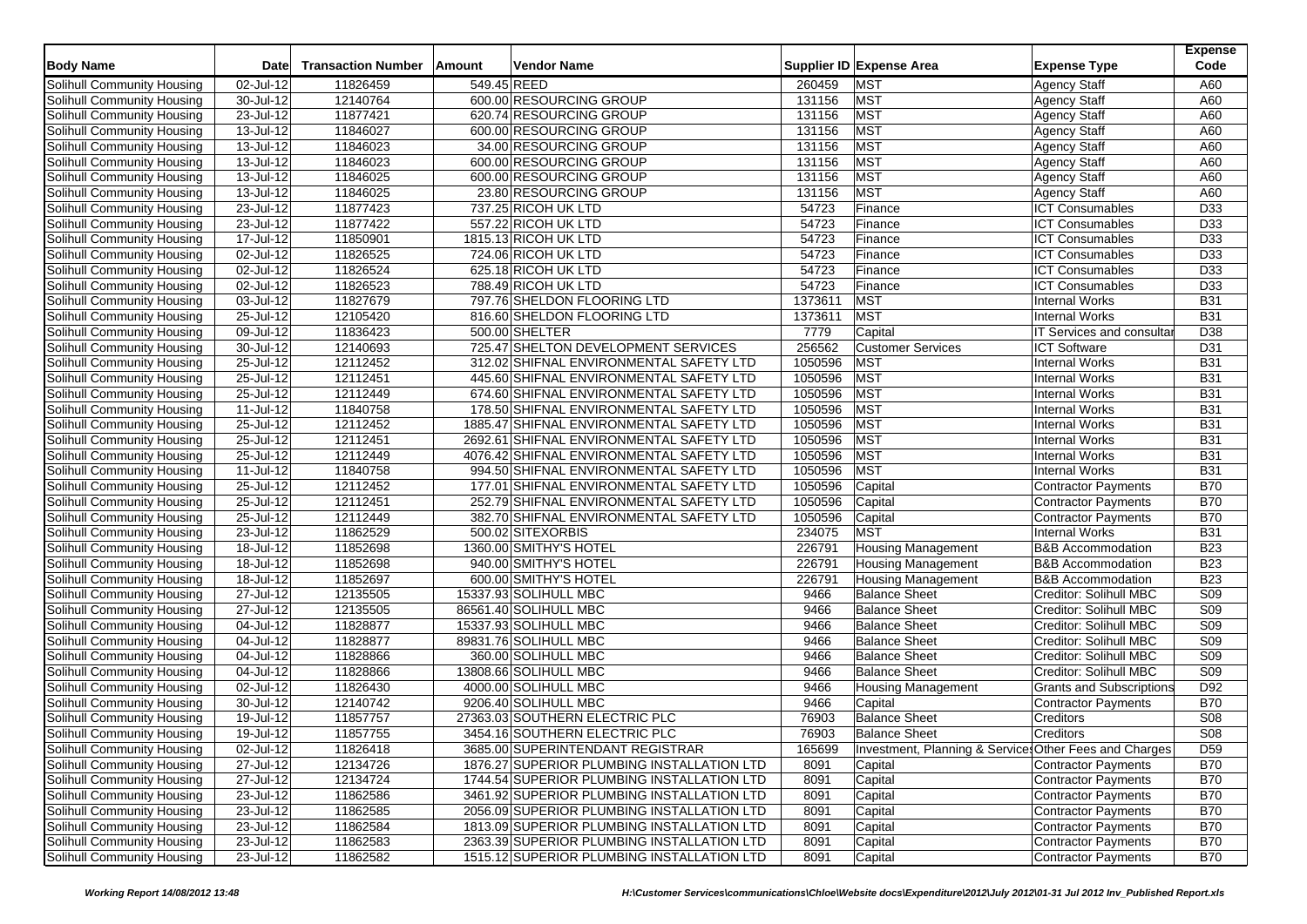| <b>Body Name</b>                  | <b>Date</b>             | <b>Transaction Number</b> | Amount | <b>Vendor Name</b>                          |                 | Supplier ID Expense Area                              | <b>Expense Type</b>            | <b>Expense</b><br>Code |
|-----------------------------------|-------------------------|---------------------------|--------|---------------------------------------------|-----------------|-------------------------------------------------------|--------------------------------|------------------------|
| Solihull Community Housing        | 17-Jul-12               | 11850930                  |        | 500.00 SUPERIOR PLUMBING INSTALLATION LTD   | 8091            | <b>MST</b>                                            | Voids                          | <b>B38</b>             |
| Solihull Community Housing        | 17-Jul-12               | 11850923                  |        | 549.80 SUPERIOR PLUMBING INSTALLATION LTD   | 8091            | <b>MST</b>                                            | Voids                          | <b>B38</b>             |
| Solihull Community Housing        | 09-Jul-12               | 11836694                  |        | 659.76 SUPERIOR PLUMBING INSTALLATION LTD   | 8091            | <b>MST</b>                                            | Voids                          | <b>B38</b>             |
| Solihull Community Housing        | 04-Jul-12               | 11828858                  |        | 375.00 SUPERIOR PLUMBING INSTALLATION LTD   | 8091            | <b>MST</b>                                            | Voids                          | <b>B38</b>             |
| Solihull Community Housing        | 17-Jul-12               | 11850930                  |        | 125.00 SUPERIOR PLUMBING INSTALLATION LTD   | 8091            | <b>MST</b>                                            | Voids                          | <b>B38</b>             |
| Solihull Community Housing        | 17-Jul-12               | 11850923                  |        | 219.92 SUPERIOR PLUMBING INSTALLATION LTD   | 8091            | <b>MST</b>                                            | Voids                          | <b>B38</b>             |
| Solihull Community Housing        | 09-Jul-12               | 11836694                  |        | 412.35 SUPERIOR PLUMBING INSTALLATION LTD   | 8091            | <b>MST</b>                                            | Voids                          | <b>B38</b>             |
| Solihull Community Housing        | 04-Jul-12               | 11828858                  |        | 93.75 SUPERIOR PLUMBING INSTALLATION LTD    | 8091            | <b>MST</b>                                            | Voids                          | <b>B</b> 38            |
| Solihull Community Housing        | 09-Jul-12               | 11836698                  |        | 684.67 SUPERIOR PLUMBING INSTALLATION LTD   | 8091            | Investment, Planning & Services Utility Related Works |                                | <b>B34</b>             |
| Solihull Community Housing        | 09-Jul-12               | 11836697                  |        | 684.67 SUPERIOR PLUMBING INSTALLATION LTD   | 8091            | Investment, Planning & Services Utility Related Works |                                | <b>B34</b>             |
| Solihull Community Housing        | 09-Jul-12               | 11836699                  |        | 45686.26 SUPERIOR PLUMBING INSTALLATION LTD | 8091            | Investment, Planning & Services Utility Related Works |                                | <b>B34</b>             |
| Solihull Community Housing        | 05-Jul-12               | 11831462                  |        | 7440.75 SUPERIOR PLUMBING INSTALLATION LTD  | 8091            | Investment, Planning & Services Utility Related Works |                                | <b>B34</b>             |
| Solihull Community Housing        | 03-Jul-12               | 11827755                  |        | 2171.95 SUPERIOR PLUMBING INSTALLATION LTD  | 8091            | Investment, Planning & Services Utility Related Works |                                | <b>B34</b>             |
| Solihull Community Housing        | 12-Jul-12               | 11841358                  |        | 7818.07 SUPERIOR PLUMBING INSTALLATION LTD  | 8091            | Investment, Planning & Services Utility Related Works |                                | <b>B34</b>             |
| Solihull Community Housing        | 12-Jul-12               | 11841355                  |        | 8877.41 SUPERIOR PLUMBING INSTALLATION LTD  | 8091            | Investment, Planning & Services Utility Related Works |                                | <b>B34</b>             |
| Solihull Community Housing        | 12-Jul-12               | 11841357                  |        | 7111.08 SUPERIOR PLUMBING INSTALLATION LTD  | 8091            | Investment, Planning & Services Utility Related Works |                                | <b>B34</b>             |
| Solihull Community Housing        | 05-Jul-12               | 11831460                  |        | 2024.58 SUPERIOR PLUMBING INSTALLATION LTD  | 8091            | Investment, Planning & Services Utility Related Works |                                | <b>B34</b>             |
| Solihull Community Housing        | 02-Jul-12               | 11826473                  |        | 5061.84 SUPERIOR PLUMBING INSTALLATION LTD  | 8091            | Investment, Planning & Services Utility Related Works |                                | <b>B34</b>             |
| Solihull Community Housing        | 23-Jul-12               | 11862588                  |        | 3063.19 SUPERIOR PLUMBING INSTALLATION LTD  | 8091            | <b>MST</b>                                            | Internal Works                 | <b>B31</b>             |
| Solihull Community Housing        | 23-Jul-12               | 11862587                  |        | 4659.60 SUPERIOR PLUMBING INSTALLATION LTD  | 8091            | <b>MST</b>                                            | Internal Works                 | <b>B31</b>             |
| Solihull Community Housing        | $13$ -Jul-12            | 11846477                  |        | 4396.65 SUPERIOR PLUMBING INSTALLATION LTD  | 8091            | <b>MST</b>                                            | Internal Works                 | <b>B31</b>             |
| Solihull Community Housing        | $13$ -Jul-12            | 11846476                  |        | 3251.71 SUPERIOR PLUMBING INSTALLATION LTD  | 8091            | <b>MST</b>                                            | Internal Works                 | <b>B31</b>             |
| Solihull Community Housing        | 20-Jul-12               | 11859300                  |        | 1224.66 SUPRA UK LTD                        | 73055           | <b>MST</b>                                            | <b>Stocks</b>                  | R <sub>10</sub>        |
| Solihull Community Housing        | 20-Jul-12               | 11859295                  |        | 1224.66 SUPRA UK LTD                        | 73055           | <b>MST</b>                                            | <b>Stocks</b>                  | R <sub>10</sub>        |
| Solihull Community Housing        | 20-Jul-12               | 11859297                  |        | 1224.66 SUPRA UK LTD                        | 73055           | <b>MST</b>                                            | <b>Stocks</b>                  | R <sub>10</sub>        |
| Solihull Community Housing        | 20-Jul-12               | 11859302                  |        | 1266.98 SYMPHONY                            | 199561          | <b>MST</b>                                            | <b>Stocks</b>                  | R <sub>10</sub>        |
| Solihull Community Housing        | 09-Jul-12               | 11836594                  |        | 1877.68 SYMPHONY                            | 199561          | <b>MST</b>                                            | <b>Stocks</b>                  | R <sub>10</sub>        |
| Solihull Community Housing        | 23-Jul-12               | 11862480                  |        | 496.26 THE BECK CO LTD                      | 8207            | <b>MST</b>                                            | <b>Stocks</b>                  | R <sub>10</sub>        |
| Solihull Community Housing        | 23-Jul-12               | 11862469                  |        | 487.30 THE BECK CO LTD                      | 8207            | <b>MST</b>                                            | <b>Stocks</b>                  | R <sub>10</sub>        |
| Solihull Community Housing        | $23$ -Jul-12            | 11862466                  |        | 578.10 THE BECK CO LTD                      | 8207            | <b>MST</b>                                            | <b>Stocks</b>                  | <b>R10</b>             |
| Solihull Community Housing        | 20-Jul-12               | 11859512                  |        | 444.55 THE BECK CO LTD                      | 8207            | <b>MST</b>                                            | <b>Stocks</b>                  | R <sub>10</sub>        |
| Solihull Community Housing        | 20-Jul-12               | 11859515                  |        | 2120.48 THE BECK CO LTD                     | 8207            | <b>MST</b>                                            | <b>Stocks</b>                  | R <sub>10</sub>        |
| Solihull Community Housing        | $20 -$ Jul-12           | 11859514                  |        | 819.28 THE BECK CO LTD                      | 8207            | <b>MST</b>                                            | <b>Stocks</b>                  | R <sub>10</sub>        |
| Solihull Community Housing        | 09-Jul-12               | 11836524                  |        | 1236.07 THE BECK CO LTD                     | 8207            | <b>MST</b>                                            | <b>Stocks</b>                  | R <sub>10</sub>        |
| Solihull Community Housing        | 09-Jul-12               | 11836523                  |        | 5108.02 THE BECK CO LTD                     | 8207            | <b>MST</b>                                            | <b>Stocks</b>                  | R <sub>10</sub>        |
| <b>Solihull Community Housing</b> | $03$ -Jul-12            | 11826340                  |        | 483.10 THE BECK CO LTD                      | 8207            | <b>MST</b>                                            | <b>Stocks</b>                  | R <sub>10</sub>        |
| Solihull Community Housing        | 19-Jul-12               | 11857558                  |        | 485.43 THE DANWOOD GROUP LTD                | 251165          | Finance                                               | <b>ICT Consumables</b>         | D33                    |
| Solihull Community Housing        | 19-Jul-12               | 11857558                  |        | 346.85 THE DANWOOD GROUP LTD                | 251165          | Finance                                               | <b>ICT Consumables</b>         | D33                    |
| Solihull Community Housing        | 04-Jul-12               | 11828874                  |        | 5332.50 THE KNIGHT PARTNERSHIP              | 213344          | Investment, Planning & Service: Agency Staff          |                                | A60                    |
| Solihull Community Housing        | $\overline{24}$ -Jul-12 | 11944416                  |        | 300.00 TOTAL JOBS GROUP LTD                 | 226352          | <b>Housing Management</b>                             | <b>Recruitment Advertising</b> | A71                    |
| Solihull Community Housing        | 24-Jul-12               | 11944416                  |        | 300.00 TOTAL JOBS GROUP LTD                 | 226352          | <b>MST</b>                                            | <b>Recruitment Advertising</b> | A71                    |
| Solihull Community Housing        | $05$ -Jul-12            | 11831983                  |        | 614.00 TRENT ARCHITECTURE & DESIGN          | 2222696         | Capital                                               | Contractor Payments            | <b>B70</b>             |
| Solihull Community Housing        | 13-Jul-12               | 11845996                  |        | 738.24 TRENT ARCHITECTURE & DESIGN          | 2222696         | Capital                                               | <b>Contractor Payments</b>     | <b>B70</b>             |
| Solihull Community Housing        | $13$ -Jul-12            | 11845992                  |        | 741.10 TRENT ARCHITECTURE & DESIGN          | 2222696         | Capital                                               | Contractor Payments            | <b>B70</b>             |
| Solihull Community Housing        | $25 -$ Jul-12           | 12105434                  |        | 4691.23 TYRER BUILDING CONTRACTORS          | 104269          | Capital                                               | Contractor Payments            | <b>B70</b>             |
| Solihull Community Housing        | 23-Jul-12               | 11862589                  |        | 776.00 TYRER BUILDING CONTRACTORS           | 104269          | Capital                                               | <b>Contractor Payments</b>     | <b>B70</b>             |
| Solihull Community Housing        | $13$ -Jul-12            | 11846478                  |        | 5298.00 TYRER BUILDING CONTRACTORS          | 104269          | <b>MST</b>                                            | Internal Works                 | <b>B31</b>             |
| Solihull Community Housing        | 30-Jul-12               | 12140768                  |        | 513.67 UK MAIL LTD                          | 1652624 Finance |                                                       | Postages                       | D <sub>21</sub>        |
| Solihull Community Housing        | 19-Jul-12               | 11857780                  |        | 631.93 UK MAIL LTD                          | 1652624         | Finance                                               | Postages                       | D <sub>21</sub>        |
| <b>Solihull Community Housing</b> | 17-Jul-12               | 11850934                  |        | 1033.40 UK MAIL LTD                         | 1652624         | Finance                                               | Postages                       | D <sub>21</sub>        |
| Solihull Community Housing        | $11$ -Jul-12            | 11840766                  |        | 618.78 UK MAIL LTD                          | 1652624 Finance |                                                       | Postages                       | D <sub>21</sub>        |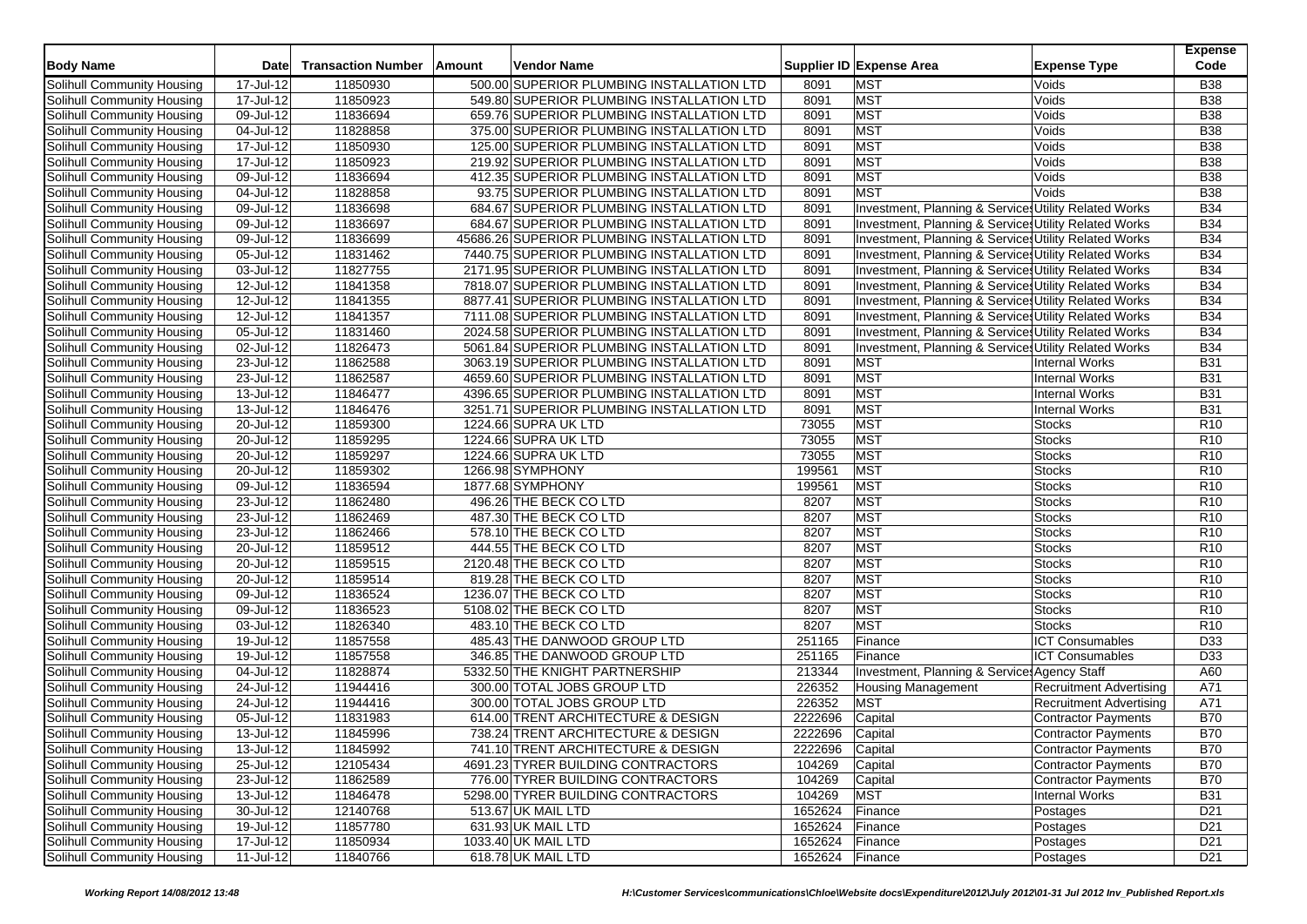| <b>Body Name</b>                  | <b>Date</b>  | <b>Transaction Number</b> | Amount | <b>Vendor Name</b>                   |             | Supplier ID Expense Area                               | <b>Expense Type</b>        | <b>Expense</b><br>Code |
|-----------------------------------|--------------|---------------------------|--------|--------------------------------------|-------------|--------------------------------------------------------|----------------------------|------------------------|
| Solihull Community Housing        | 05-Jul-12    | 11831985                  |        | 485.83 UK MAIL LTD                   | 1652624     | Finance                                                | Postages                   | D <sub>21</sub>        |
| Solihull Community Housing        | 02-Jul-12    | 11826517                  |        | 731.50 UK MAIL LTD                   | 1652624     | Finance                                                | Postages                   | D <sub>21</sub>        |
| Solihull Community Housing        | 02-Jul-12    | 11826475                  |        | 1041.67 WEST MERCIA HOUSING GROUP    | 111517      | Investment, Planning & Services Other Fees and Charges |                            | D <sub>59</sub>        |
| Solihull Community Housing        | 20-Jul-12    | 11859320                  |        | 2907.46 WOLSELEY UK LTD              | 104384      | <b>MST</b>                                             | <b>Stocks</b>              | R <sub>10</sub>        |
| Solihull Community Housing        | 20-Jul-12    | 11859315                  |        | 2539.74 WOLSELEY UK LTD              | 104384      | <b>MST</b>                                             | <b>Stocks</b>              | R <sub>10</sub>        |
| Solihull Community Housing        | 20-Jul-12    | 11859314                  |        | 1048.95 WOLSELEY UK LTD              | 104384      | <b>MST</b>                                             | <b>Stocks</b>              | R10                    |
| Solihull Community Housing        | 20-Jul-12    | 11859311                  |        | 1311.03 WOLSELEY UK LTD              | 104384      | <b>MST</b>                                             | <b>Stocks</b>              | R <sub>10</sub>        |
| Solihull Community Housing        | 20-Jul-12    | 11859309                  |        | 2568.00 WOLSELEY UK LTD              | 104384      | <b>MST</b>                                             | <b>Stocks</b>              | R <sub>10</sub>        |
| Solihull Community Housing        | 20-Jul-12    | 11859310                  |        | 1200.00 WOLSELEY UK LTD              | 104384      | <b>MST</b>                                             | <b>Stocks</b>              | R <sub>10</sub>        |
| Solihull Community Housing        | 20-Jul-12    | 11859308                  |        | 1222.87 WOLSELEY UK LTD              | 104384      | <b>MST</b>                                             | Stocks                     | R10                    |
| Solihull Community Housing        | 09-Jul-12    | 11836663                  |        | 783.81 WOLSELEY UK LTD               | 104384      | <b>MST</b>                                             | <b>Stocks</b>              | R <sub>10</sub>        |
| Solihull Community Housing        | 03-Jul-12    | 11828429                  |        | 9806.30 WOLSELEY UK LTD              | 104384      | <b>MST</b>                                             | <b>Stocks</b>              | R <sub>10</sub>        |
| Solihull Community Housing        | 03-Jul-12    | 11828416                  |        | 847.32 WOLSELEY UK LTD               | 104384      | MST                                                    | <b>Stocks</b>              | R <sub>10</sub>        |
| Solihull Community Housing        | 17-Jul-12    | 11849416                  |        | -620.12 WOODHULL ROOFING LTD         | 221070      | MST                                                    | <b>External Structures</b> | <b>B33</b>             |
| Solihull Community Housing        | 17-Jul-12    | 11849416                  |        | 620.12 WOODHULL ROOFING LTD          | 221070      | <b>MST</b>                                             | <b>External Structures</b> | <b>B33</b>             |
| Solihull Community Housing        | 17-Jul-12    | 11849416                  |        | 620.13 WOODHULL ROOFING LTD          | 221070      | MST                                                    | <b>External Structures</b> | <b>B33</b>             |
| Solihull Community Housing        | 05-Jul-12    | 11831283                  |        | 428.38 WOODHULL ROOFING LTD          | 221070      | <b>MST</b>                                             | <b>External Structures</b> | <b>B33</b>             |
| Solihull Community Housing        | 05-Jul-12    | 11831281                  |        | 905.06 WOODHULL ROOFING LTD          | 221070      | <b>MST</b>                                             | <b>External Structures</b> | <b>B33</b>             |
| Solihull Community Housing        | 05-Jul-12    | 11831280                  |        | 432.18 WOODHULL ROOFING LTD          | 221070      | <b>MST</b>                                             | <b>External Structures</b> | <b>B33</b>             |
| Solihull Community Housing        | 05-Jul-12    | 11831268                  |        | 579.70 WOODHULL ROOFING LTD          | 221070      | <b>MST</b>                                             | <b>External Structures</b> | <b>B33</b>             |
| Solihull Community Housing        | 05-Jul-12    | 11831267                  |        | 1600.78 WOODHULL ROOFING LTD         | 221070      | <b>MST</b>                                             | <b>External Structures</b> | <b>B33</b>             |
| <b>Solihull Community Housing</b> | 05-Jul-12    | 11831266                  |        | 426.90 WOODHULL ROOFING LTD          | 221070      | <b>MST</b>                                             | <b>External Structures</b> | <b>B33</b>             |
| Solihull Community Housing        | 05-Jul-12    | 11831269                  |        | 435.51 WOODHULL ROOFING LTD          | 221070      | <b>MST</b>                                             | <b>External Structures</b> | <b>B33</b>             |
| Solihull Community Housing        | 03-Jul-12    | 11827673                  |        | 1165.30 WOODHULL ROOFING LTD         | 221070      | <b>MST</b>                                             | <b>External Structures</b> | <b>B33</b>             |
| Solihull Community Housing        | 03-Jul-12    | 11827672                  |        | 640.19 WOODHULL ROOFING LTD          | 221070      | MST                                                    | <b>External Structures</b> | <b>B33</b>             |
| Solihull Community Housing        | 03-Jul-12    | 11827670                  |        | 565.51 WOODHULL ROOFING LTD          | 221070      | MST                                                    | <b>External Structures</b> | <b>B33</b>             |
| Solihull Community Housing        | 03-Jul-12    | 11827668                  |        | 776.48 WOODHULL ROOFING LTD          | 221070      | <b>MST</b>                                             | <b>External Structures</b> | <b>B33</b>             |
| Solihull Community Housing        | 03-Jul-12    | 11827657                  |        | 722.81 WOODHULL ROOFING LTD          | 221070      | MST                                                    | <b>External Structures</b> | <b>B33</b>             |
| Solihull Community Housing        | 03-Jul-12    | 11827656                  |        | 828.01 WOODHULL ROOFING LTD          | 221070      | <b>MST</b>                                             | <b>External Structures</b> | <b>B33</b>             |
| Solihull Community Housing        | 03-Jul-12    | 11827654                  |        | 482.66 WOODHULL ROOFING LTD          | 221070      | <b>MST</b>                                             | <b>External Structures</b> | <b>B33</b>             |
| Solihull Community Housing        | 03-Jul-12    | 11827653                  |        | 813.26 WOODHULL ROOFING LTD          | 221070      | MST                                                    | <b>External Structures</b> | <b>B33</b>             |
| Solihull Community Housing        | 03-Jul-12    | 11827652                  |        | 791.34 WOODHULL ROOFING LTD          | 221070      | <b>MST</b>                                             | <b>External Structures</b> | <b>B33</b>             |
| Solihull Community Housing        | 03-Jul-12    | 11827651                  |        | 708.72 WOODHULL ROOFING LTD          | 221070      | <b>MST</b>                                             | <b>External Structures</b> | <b>B33</b>             |
| Solihull Community Housing        | 03-Jul-12    | 11827650                  |        | 711.44 WOODHULL ROOFING LTD          | 221070      | MST                                                    | <b>External Structures</b> | <b>B33</b>             |
| Solihull Community Housing        | 03-Jul-12    | 11827646                  |        | 1179.40 WOODHULL ROOFING LTD         | 221070      | <b>MST</b>                                             | <b>External Structures</b> | <b>B33</b>             |
| Solihull Community Housing        | 03-Jul-12    | 11827647                  |        | 446.04 WOODHULL ROOFING LTD          | 221070      | <b>MST</b>                                             | <b>External Structures</b> | <b>B33</b>             |
| Solihull Community Housing        | 03-Jul-12    | 11827641                  |        | 1307.58 WOODHULL ROOFING LTD         | 221070      | MST                                                    | <b>External Structures</b> | <b>B33</b>             |
| Solihull Community Housing        | 03-Jul-12    | 11827649                  |        | 483.20 WOODHULL ROOFING LTD          | 221070      | <b>MST</b>                                             | <b>External Structures</b> | <b>B33</b>             |
| Solihull Community Housing        | 03-Jul-12    | 11827669                  |        | 1712.90 WOODHULL ROOFING LTD         | 221070      | <b>MST</b>                                             | <b>External Structures</b> | <b>B33</b>             |
| Solihull Community Housing        | 03-Jul-12    | 11827658                  |        | 705.32 WOODHULL ROOFING LTD          | 221070      | MST                                                    | <b>External Structures</b> | <b>B33</b>             |
| Solihull Community Housing        | 03-Jul-12    | 11827655                  |        | 1700.00 WOODHULL ROOFING LTD         | 221070      | <b>MST</b>                                             | <b>External Structures</b> | <b>B33</b>             |
| Solihull Community Housing        | 03-Jul-12    | 11827648                  |        | 417.52 WOODHULL ROOFING LTD          | 221070      | <b>MST</b>                                             | <b>External Structures</b> | <b>B33</b>             |
| Solihull Community Housing        | 30-Jul-12    | 12140769                  |        | 648.81 WORKMATES BUILDING TRADES LTD | 2185688     | <b>MST</b>                                             | <b>Agency Staff</b>        | A60                    |
| Solihull Community Housing        | 18-Jul-12    | 11852700                  |        | 494.45 WORKMATES BUILDING TRADES LTD | 2185688 MST |                                                        | <b>Agency Staff</b>        | A60                    |
| Solihull Community Housing        | $13$ -Jul-12 | 11846030                  |        | 638.16 WORKMATES BUILDING TRADES LTD | 2185688 MST |                                                        | <b>Agency Staff</b>        | A60                    |
| Solihull Community Housing        | 13-Jul-12    | 11846030                  |        | 569.63 WORKMATES BUILDING TRADES LTD | 2185688 MST |                                                        | <b>Agency Staff</b>        | A60                    |
| Solihull Community Housing        | 02-Jul-12    | 11826477                  |        | 573.50 WORKMATES BUILDING TRADES LTD | 2185688 MST |                                                        | <b>Agency Staff</b>        | A60                    |
| Solihull Community Housing        | 02-Jul-12    | 11826477                  |        | 595.41 WORKMATES BUILDING TRADES LTD | 2185688 MST |                                                        | <b>Agency Staff</b>        | A60                    |
| Solihull Community Housing        | 02-Jul-12    | 11826476                  |        | 38.15 WORKMATES BUILDING TRADES LTD  | 2185688     | <b>MST</b>                                             | <b>Agency Staff</b>        | A60                    |
| Solihull Community Housing        | 02-Jul-12    | 11826476                  |        | 573.50 WORKMATES BUILDING TRADES LTD | 2185688 MST |                                                        | <b>Agency Staff</b>        | A60                    |
| Solihull Community Housing        | 02-Jul-12    | 11826476                  |        | 641.99 WORKMATES BUILDING TRADES LTD | 2185688 MST |                                                        | <b>Agency Staff</b>        | A60                    |